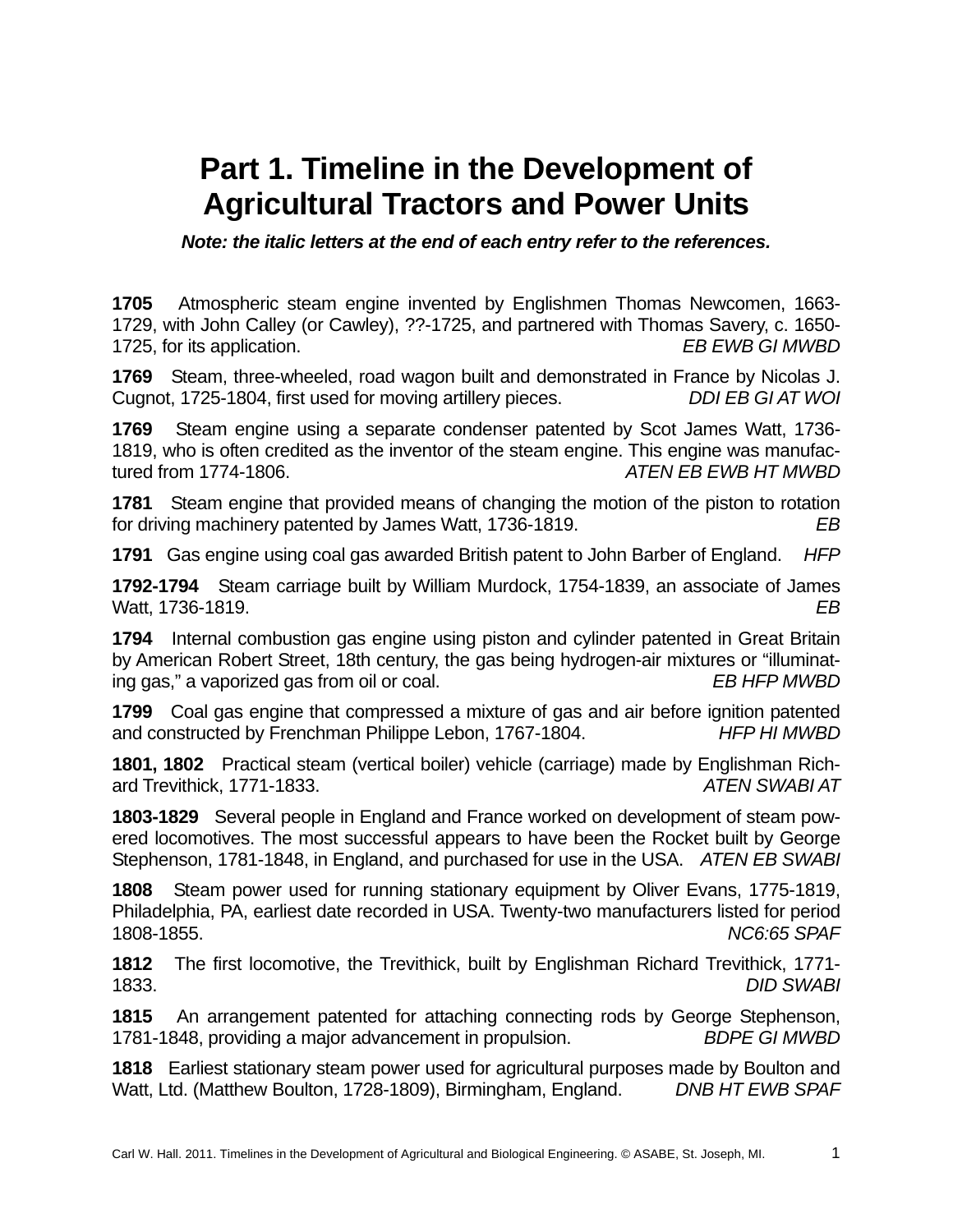**1825** "Universal railway" leading the way for tracklaying traction engines, invented in England by George Cayley, 1773-1857, followed by others in England, and James Boydell, who invented and patented tracklaying power units. *DID EB WOI* 

**1829** Earliest date of steam use for agricultural field operations. This was a boiler on wheels, not an agricultural field traction device, that used cables to move equipment across a field. *SWABI WOI*

**1832** Stationary steam engines, used for agricultural and other purposes, manufactured by James P. Allaire, 1786-1858, of New York, NY. *NC24:355* 

**1833** Cable plowing machine (powered by stationary steam boiler on wheels, moved by horses) invented and patented in USA by E. C. Bellinger of South Carolina. *ATEN*

**1840** Portable steam engine (boiler on wheels) built by Hoard and Bradford Co., Watertown, NY. *SPAF* 

**1849** Among the first portable steam "farm engines" produced in the USA was the Forty-Niner, built in Philadelphia by A. L. Archambault. From 1849-1915, there were 108 portable steam engine manufacturers in USA and Canada. *ATEN SPAF*

**1852** M. & J. Rumely firm started by Meinrad Rumely, 1823-1904, who purchased John Rumely's share in 1882, incorporating as M. Rumely Co. in 1887, in La Porte, IN (see 1863). *PHAT*

**1854** Steam plowing traction engine exhibited in England by Englishman John Fowler, 1826-1864, of Woolston, Lincolnshire, UK. *DID DUB*

**1856** Most recognized person for early development of steam locotractor was Frenchman Monsieur Albaret. *SWABI WOI* 

**1856** Steam traction engines tried unsuccessfully on the American farm.

*AH(25Oct1951) CLAA* 

**1858** Traction engine built by Englishman Thomas Aveling, the steam boiler made portable by Clayton & Shuttleworth, followed by a traction engine with all-gear drive in 1870.

*DID AT*

**1858** One of the first successful "steam plows" produced in the USA, patented in 1859, by John W. Fawkes, Christiana, PA. Earlier steam units were used for powering a cable that moved implements. *AH33(1959) ATEN FPMA HFP*

**1858** Chain drive added to the development of an otherwise ordinary engine that aided the development of the steam traction engine. *AT* 

**1858-1860s** Portable self-moving steam traction engine developed by Englishman Thomas Aveling (see 1856). *DID AT*

**1859** First commercially successful oil well drilled near Titusville, PA, by Edwin L. Drake, 1819-1880. At this general location natural gas resources discovered. *DUB EB* 

**1859** Commercially successful internal combustion gas (coal gas or illuminating gas) engine (two cycle, one cylinder) developed (pat. in 1860) by Belgian-French Jean-Joseph Etienne Lenoir, 1822-1900, Paris, France. *AGE GLSB HFP HI MWBD WOI WWWS*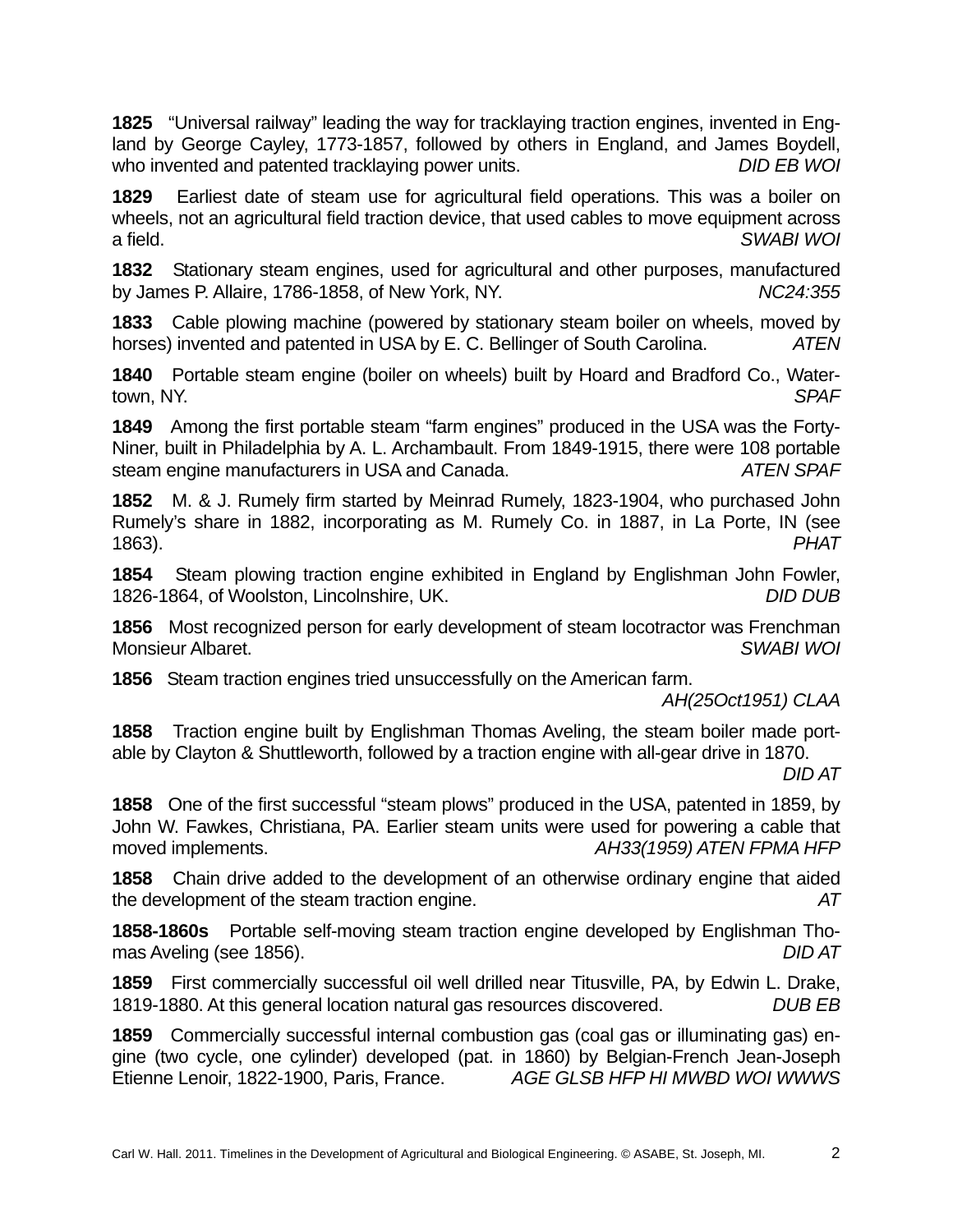**late 1850s** Gasoline invented after the discovery of oil and was a byproduct of kerosene production. *EB WOI* 

**1863** Rules for four-cycle internal combustion gas (coal gas or illuminating gas) engine operation presented by Frenchman Alphonse-Eugen Beau de Rochas, 1815-1893 (see 1877). *BDPE WOI WWWS*

**1863** Early steam engine built by M. & J. Rumely Co., La Porte, IN (see 1852). *ATEN*

**1865** Aultman and Taylor Machinery Co. founded in Mansfield, OH built steam engines and threshers; Advance-Rumely Co. obtained company assets in 1923. *PHAT* 

**1866** Originator of revolving track plan of locomotion using a 10 hp steam engine, followed by a patent in 1867, first used for road building through a swamp and for railroad construction, by Jesse S. Lake, 1825-1896. *NC20:228 SWABI* 

**1867** Early form of internal combustion engine invented (patented in 1877) by Germans Nikolaus A. Otto, 1832-1891, and Eugen Langen, 1833-1895. *MWBD WOI* 

**1870** All gear-drive traction engine, claimed to be first, built by Englishman Thomas Aveling. *DID* 

**1870ff.** Formative years for the traction engine, initially with vertical boiler and resilient rubber tires, invented by Scot Robert William Thomson, 1822-1873. *AT* 

**1870** Farm steam traction engines manufactured in the USA and Canada from 1870- 1920. There were 65 manufacturers of farm steam traction engines. *SPAF* 

**1870** Case Steam Engine No. 1, built by J. I. Case Threshing Machine Co. (Jerome I. Case, 1819-1891), Racine, WI. *ATEN EASTE FPMA SPAF*

**1870-1888** Road steamers (traction engines) built by Mr. Thomson in Scotland. *AT* 

**1870** Three thousand steam cable plowing outfits in England and four in the USA. *EASTE* 

**1871** Traction engine steam motor for farm and road patented by R. C. Parvin, UK. Parvin produced a steam plow in 1873, consisting of an integral unit of a plow and steam traction engine, a type of tracklaying. *ATEN FPMA* 

**1872ff.** Hundreds of small gas engines developed and marketed, many by equipment manufacturers and other small businesses, in  $1<sup>1</sup>/<sub>2</sub>$ , 2, 3, 5, 6, and 8 hp sizes, and used on the farm or home for driving pumps, generators, separators, etc. *AGE*

**1872-1876** Gasoline (petrol) carburetor developed by George B. Brayton, 1830-1892, used to regulate supply of fuel to vapor engines in 1883. *BDPE HT*

**1876** Considered the birthdate in USA of the steam traction engine, replacing the steam plow. One of the first commercially successful steam traction engines built by C. & G. Cooper Co. *AST EASTE* 

**1876** Gas engine built by Scot Dugald Clerk, 1854-1932. In 1881 he patented a two-stroke gas engine. *DUB EB*

**1877** Germans Nikolaus August Otto, 1832-1891, and Eugen Langen, 1833-1895, received the first USA patent for a commercially successful four-cycle combustion gas engine with a piston and cylinder. **HEP WOI** *HFP WOI*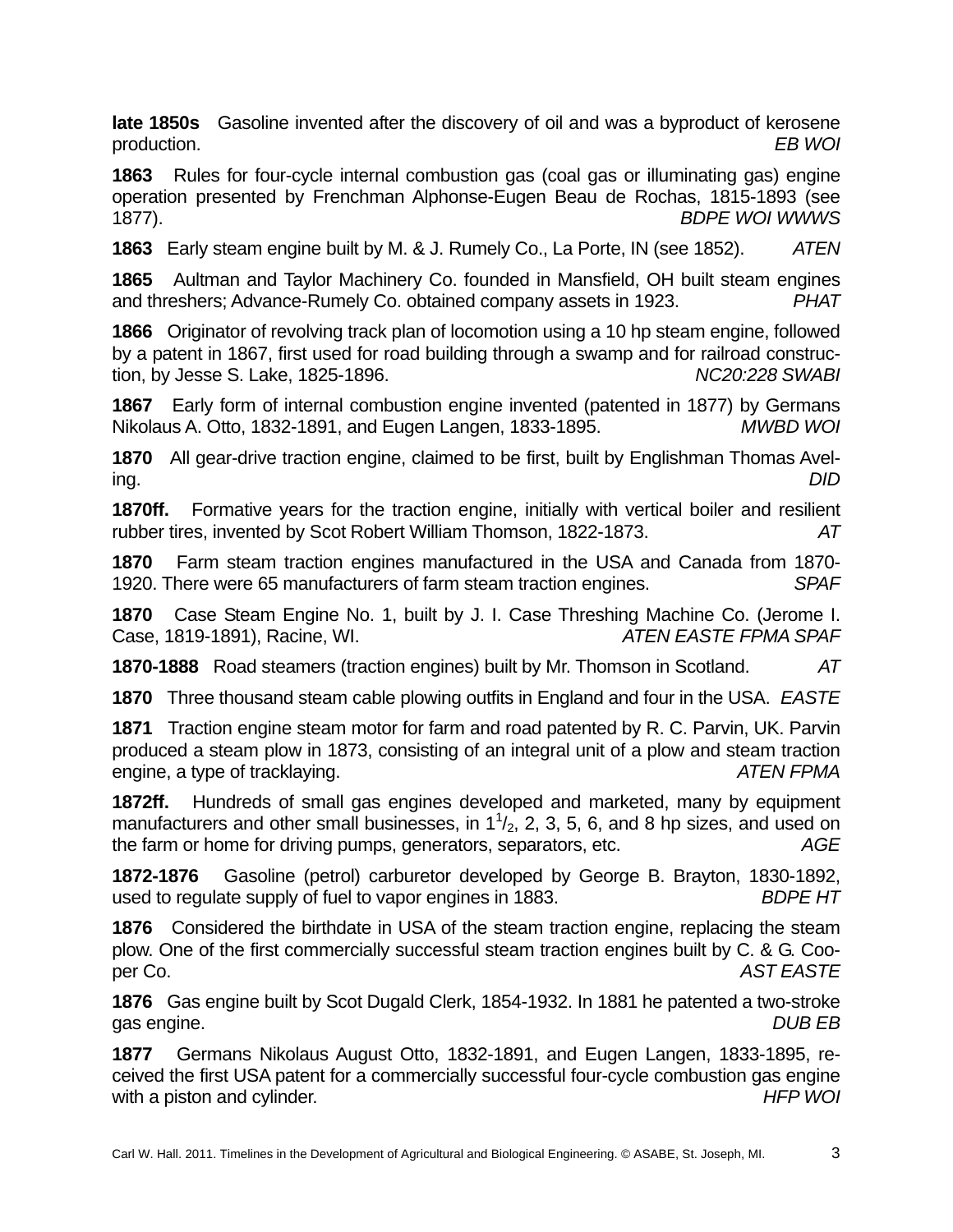**1877** Self-propelled traction engine produced by J. I. Case Threshing Machine Co., Racine, WI. *OYC* 

**1879** Compound portable traction steam engine developed by Richard Garrett & Son, Liverpool, England. *GSTR AT*

**1880-1900** Hundreds of manufacturers devoted to building steam traction engines (later called tractors), evolving from steam power to internal combustion engines with various fuels (distillate, diesel, kerosene, gasoline, propane). *ATEN*

**1880** Westinghouse Co., Schenectady, NY, began building steam traction engines.

*EASTE SPAF* 

**1881** Atlas traction engines with chain drive, steam powered, steered by horses, built by Atlas Engine Works, Indianapolis, IN. *ATEN* 

**1884** Steam turbine with condenser (first practical unit) introduced by Charles A. Parson, British, 1854-1931, followed by companies to manufacture turbines. *BDPE HT WWWS* 

**1885** Magneto ignition introduced by F. Forest. *HT* 

**1885** Pressure-ignited internal combustion engine patented in 1892 by German Rudolf Diesel, 1858-1913. Working with Krupp firm built first successful diesel engine in 1896.

*ATEN BDPE MWBD WOI* 

**1886** Peerless Engine and Steam Lift Plow built by Geiser Manufacturing Co., Waynesboro, PA. *ATEN* 

**1887** Steam-powered traction engine (later called tractor) patented and manufactured by Daniel Best, 1838-1923, and after 1897 with his son Clarence L. Best, 1875-1951, that became Best Manufacturing Co., CA. Also invented a combined steam-driven harvester and thresher. The company sold to Holt Manufacturing Co. in 1908. *FFFR NC40:544* 

**1889** Geiser Peerless steam engine second only to J. I. Case Co. in the number of engines built during the age of steam, Geiser Manufacturing Co., Waynesboro, PA (George B. Geiser, 1870-1938). *FPMA NC45:597* 

**1889** Gas(oline)-powered internal combustion traction engine built by Charter Gas Engines Co., Chicago, IL (patented by John Charter in 1887) with the power unit built on a Rumely steam traction engine frame, called a Burger traction engine, believed to be named after the developer, but unit could not pull single plow. *ATEN BF82 STF WABI* 

**1890s** Steam traction engines becoming popular in the USA, many built by George White & Sons Co., Ltd., London, Ontario, Canada. *EASTE* 

**1891** Hornsby-Ackroid oil engine patented and originally manufactured by Richard Hornsby & Sons of Grantham, England. *EAM* 

**1891** Steam traction engine built by Avery Co. Peoria, IL (originally called Avery Planter Co., founded in 1874) (Robert H. and Cyrus M. Avery, Galesburg, IL). *EASTE* 

**1891** Massey-Harris Co., Ltd., formed in Canada, existed until 1953, became Massey-Harris-Ferguson Co., Ltd., and became Massey-Ferguson in 1958 (also see Implements timeline). *PHAT* 

**1892** One of first practical gasoline traction engines (20 hp) that was an operating suc-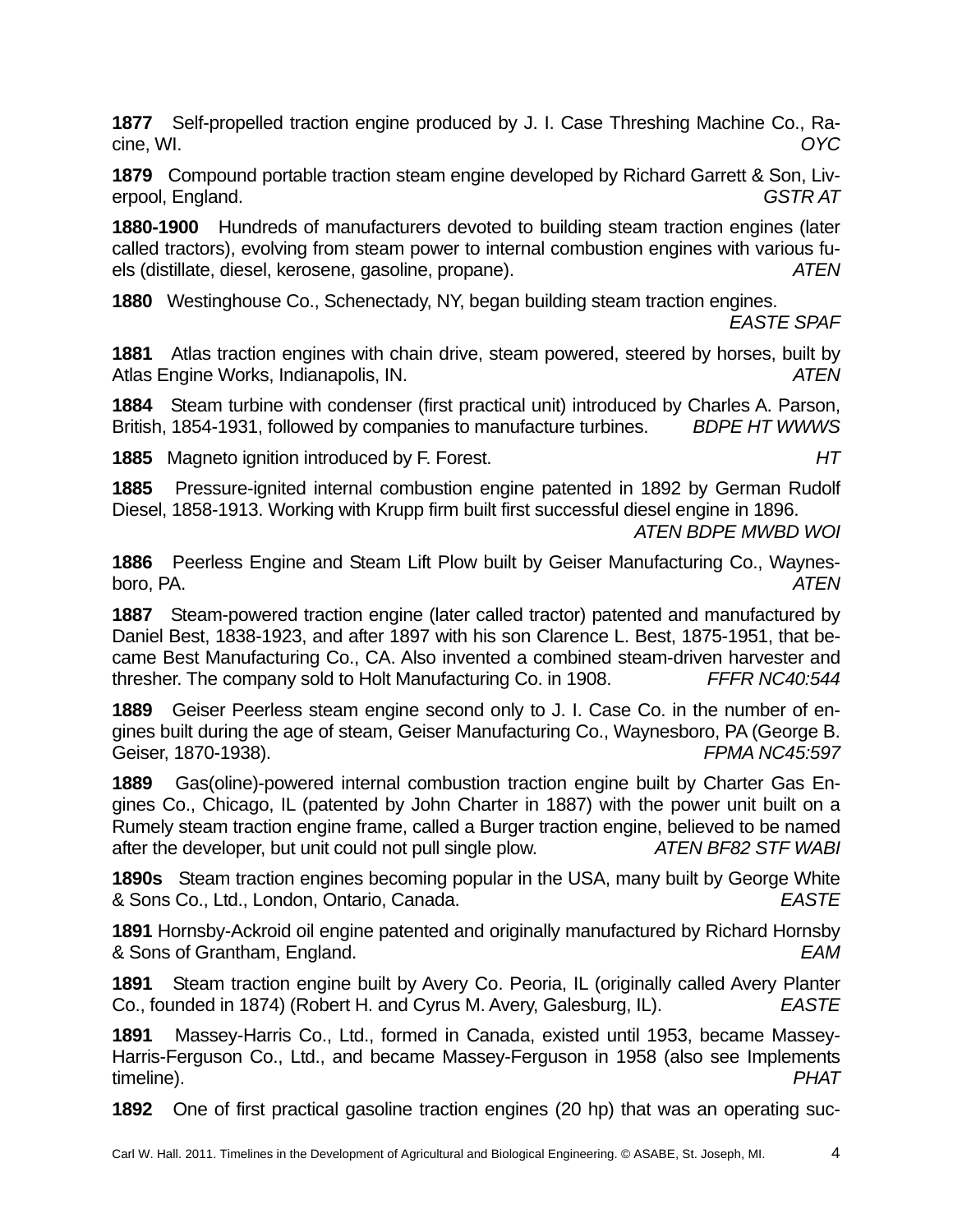cess; single cylinder, included a clutch, and could be propelled forward and backward. Built by Van Duze Gas and Gasoline Engine Co., OH, for John Froelich in Iowa; the forerunner of the Waterloo Boy traction engine later manufactured by John Deere & Co.

*ATEN FTA HYMP OYC SA247(1982) WABI WOI* 

**1892** Design and drawings for first gas(oline) traction engines for J. I. Case Threshing Machine Co. by David Pryce Davies, 1870-1948, first used to power a thresher. At the time J. I. Case was the largest manufacturer of steam engines in the world. *FTA NC36:89* 

**1892** Engine built to ignite fuel by heat of compression patented by Rudolph Diesel, 1858- 1913, first designed to use powdered coal but later used liquid fuels. *ETP* 

**1893** Electric traction engine produced by Crompton & Co., Great Britain. *BF03* 

**1893** Waterloo Gasoline Traction Engine Co. incorporated in Waterloo, IA, by John Froelich; company reorganized as Waterloo Gasoline Engine Co., Waterloo, IA, in 1895 as one of several leaders in developing and building gasoline agricultural traction engines. The first prototype built for John Froelich in 1892 had a 20 hp engine built by Van Duze Gas and Gasoline Engine Co., OH. The Froelich traction engine set the stage for the Waterloo Boy and the John Deere line of traction engines. *ATEN FTA WOI* 

**1895** Case side-crank steam engine designed by David Pryce Davies, 1870-1948, after which he joined the Edward P. Allis Co. in 1898. He joined the Allis-Chalmers Co. in 1903, and in 1910 returned to the J. I. Case Co.to design traction engines and develop gasoline engines. *FTA NC36:89* 

**1896** Diesel engine built in St. Louis, adopted for the agricultural traction engine, patented in USA in 1898 by German Rudolf Diesel, 1858-1913. *ETP HFP* 

**1896** First commercially manufactured gasoline truck by Daimler Co. (German Gottlieb Daimler, 1834-1900). *BF82 HT* 

**1897** Oil-fired Agricultural Locomotive, 18 hp, manufactured by Hornsby and Son, Grantham, Great Britain. *FTA* 

**1897** Hart-Parr Co. organized to build traction engines, Madison, WI, then reorganized and moved to Charles City, IA in 1901. *OHP* 

**1898** Huber Manufacturing Co., Marion, OH, which had been manufacturing steam traction engines, entered the manufacture of gasoline traction engines. *ATEN* 

**1899, 1905** Rumely steam-powered traction engine using straw burner, available generally in the range of 15 to 25 bhp, as tested at the Winnipeg trials (original date not located) by M. Rumely Co., LaPorte, IN. *ATEN* 

**1900** White steam automobile sold, followed by steam trucks, designed in 1899 by Rollin Henry White, 1872-1962. He entered the White Sewing Machine Co. founded by his father in 1858 and led the Cleveland Tractor Co. that perfected the Cletrac crawler tractor in 1915. *NC52:362 NCD:128*

**c. 1900** Straw burning portable engine manufactured by Ransomes, Sims & Jefferies, Great Britain (UK). *EAM*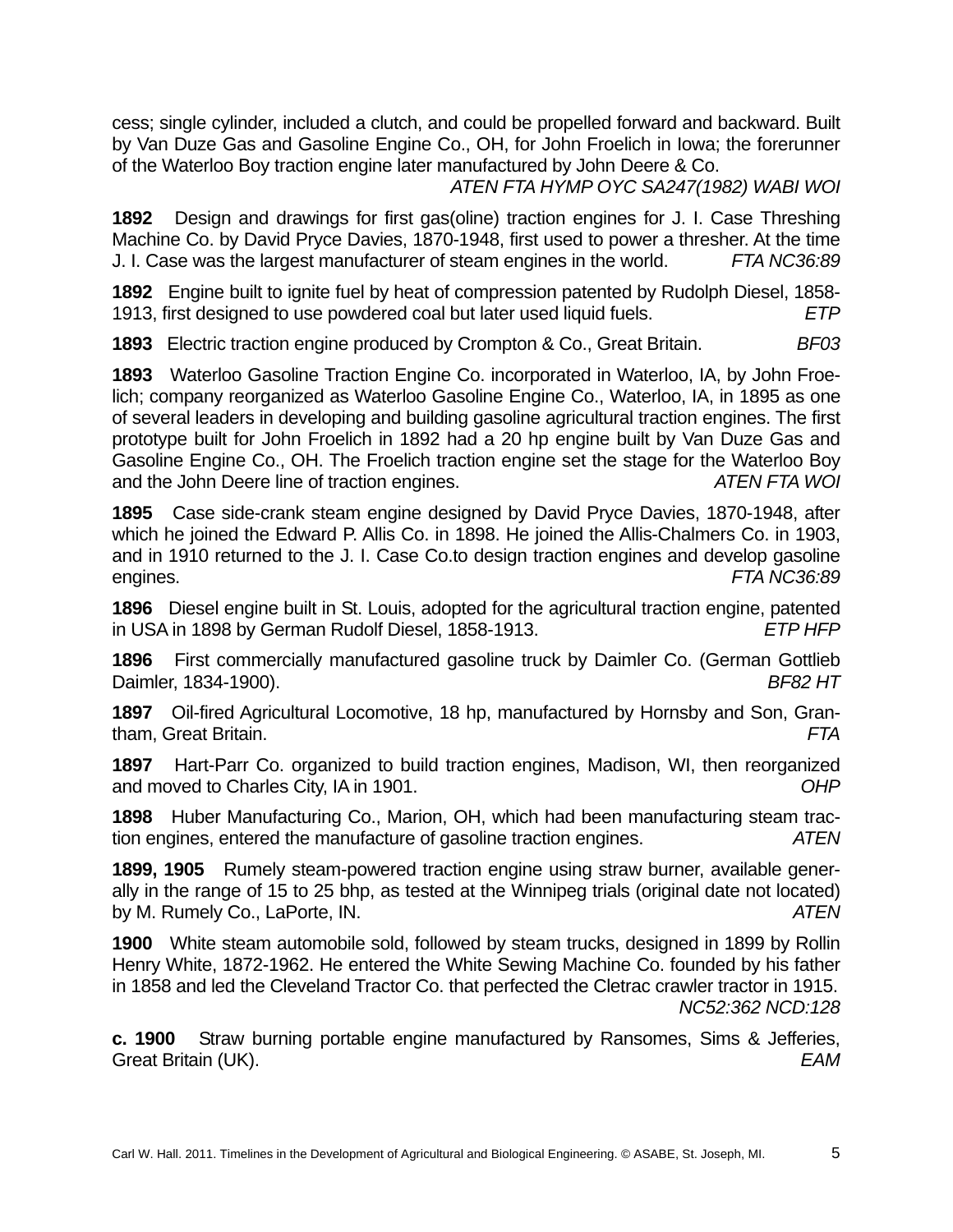**1901** Patents on self-laying track traction engine issued to Alvin O. Lombard, 1856-1937. *NC35:250* 

**1901** Allis-Chalmers Co. formed by Edward P. Allis Co., Milwaukee, WI (company named following the death of Edward P. Allis, 1824-1889) and William W. Allis, 1849-1918, and William J. Chalmers, 1852-1938. *CDAB* 

**1901** Mogul steam traction engine built by C. Aultman Co., Canton, OH, purchased by International Harvester Co. in 1910, redesigned and marketed as a 45 hp gasoline tractor. Used the name Mogul for one of their series of internal combustion engine powered tractors. *ATEN AST SPAF*

**1902** British traction engine industry pioneered by Ivel Agricultural Motors, Ltd., Biggleswade, UK, with the manufacture of large scale traction engines (24 hp); petrol (gasoline) fueled; Ivel traction engine, three-wheeled, invented and patented in 1901 by Daniel Albone, c. 1860-1906. *BDHT BDPE BF82 EHT EAM SWABI* 

**1902** After several years of successful innovations using steam, Charles W. Hart, 1872- 1937, and Charles H. Parr, 1868-1941, built first factory in USA to manufacture gasoline traction engines driven by an internal combustion engine, adapted the internal combustion Otto cycle engine that could propel farm equipment; formed Hart-Parr Co. in 1905, specializing in manufacture of tractors; used the word "tractor" beginning in 1906 instead of "gasoline traction engine." *ATEN FTA GEA SA247(1982) HL1999 HYMP WABI* 

**1902** Hart-Parr No. 1 tractor with internal combustion two-cylinder engine, 17-30 hp. *ATEN* 

**1902** International Harvester Co. formed with the merger of McCormick Harvesting Machine Co. (originally Cyrus Hall McCormick, 1809-1884, followed by his son, formed in Chicago, IL in 1847); Deering Harvester Co. (formed in 1883 by William Deering, 1826-1913); Warder, Bushnell, Glessner & Co.; Milwaukee Harvester Co.; Plano Co.; and Osborne line of farm machinery. Other acquisitions followed. *FIMA NC35:9* 

**1903** Hart-Parr No. 2 tractor with internal combustion two-cylinder horizontal engine, originally in two sizes, 17-30 hp and 22-45 hp at 280 rpm. *ATEN* 

**1904** Self-laying track started to replace wheels for steam traction engines, by the Stockton Wheel Co. (which became the Caterpillar Tractor Co., Peoria, IL, in 1925), based on the work of Benjamin Holt, 1849-1920, Daniel Best, 1838-1923, and associates. Some of the rights for self-laying tracks by David Roberts (UK) sold to Benjamin Holt (USA) who built crawler traction engines (see 1906, 1908). *AH(Jan1975) BDPE BDHT CLAA GEA HL1983 STF* 

**1904** Power take-off (PTO) shaft appeared on the British Scott traction engine (see 1906).

*EHT* 

**1905** Hart and Parr (Charles Walter Hart, 1872-1937, and Charles Henry Parr, 1868-1941) incorporated first business in USA devoted exclusively to manufacture of traction engines (see 1906). *BDPE CLAA OHP STF YA1960*

**1905** Dauch Manufacturing Co., Sandusky, OH, makers of farm traction engines experimented with gasoline-fueled farm traction engines, by Jacob Julius Dauch, 1857-1918.

*NC18:101*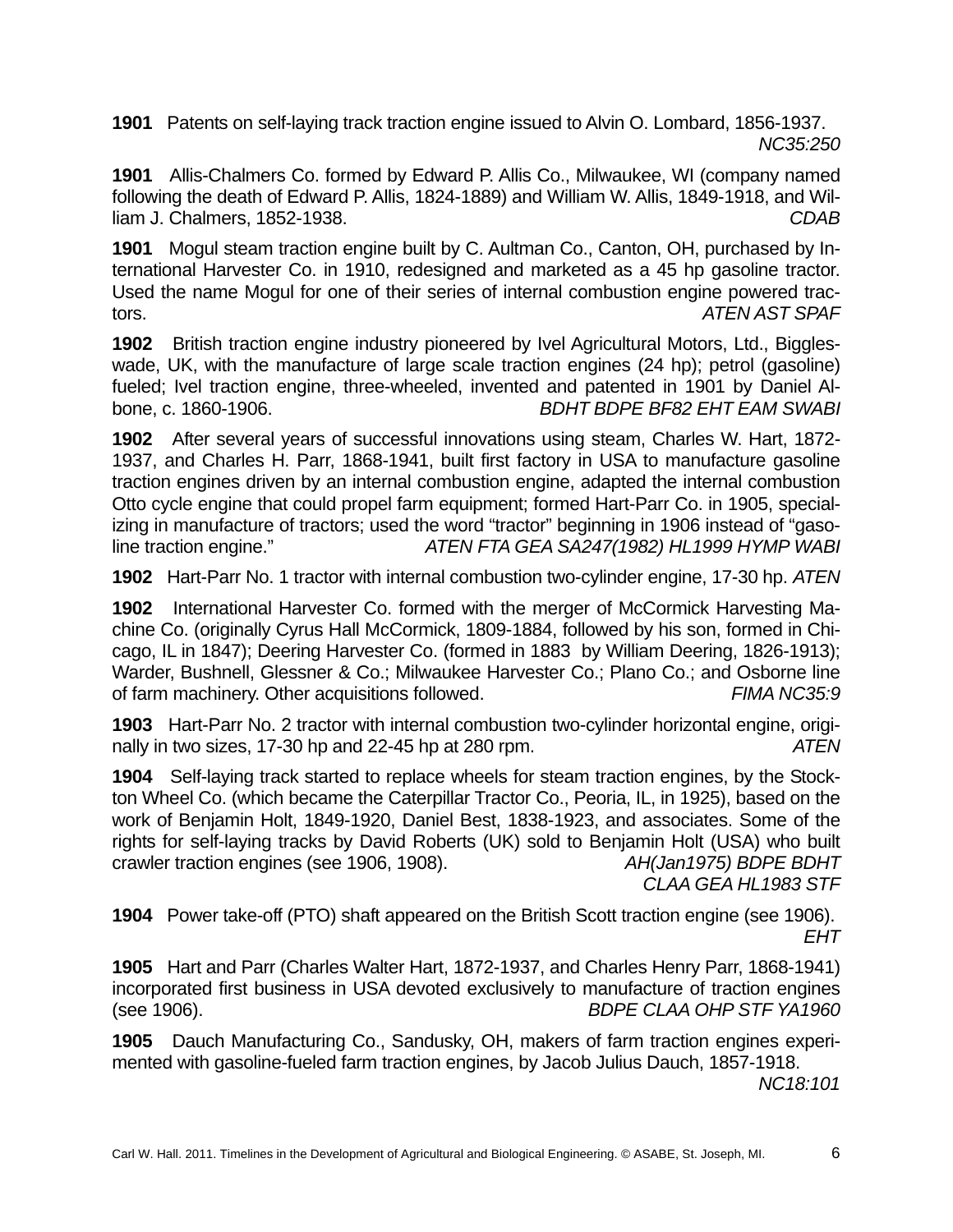**1906** Manufacturing business devoted exclusively to tractors developed by Charles W. Hart and Charles H. Parr, manufacturing the Hart-Parr tractor at Hart-Parr Co., Charles City, IA. The term "tractor" was coined in 1906 by Hart-Parr to replace the phrase "gasoline traction engine," built first traction engine in 1902; first gasoline-powered track engine built, although first patent for endless-chain traction engine was issued to Charles Dinsmoor, of Warren, PA, in 1886, but did not become a reality until 1904 by Benjamin Holt, 1849-1920.

*ATEN FFFR HYMP SA247(1982)*

**1906** Holt Co. developed tracklaying tractor powered with gasoline engine (see 1904). *CLAA STF* 

**1906** Power take-off (PTO) shaft appeared on the French Gougis tractor (see 1904). *EHT* 

**1908** Gasoline-powered farm tractor with crawler tracks manufactured by Holt Manufacturing Co., CA (Benjamin Holt, 1849-1920). The first crawler traction engine in 1904 was steam powered. *ATEN BDPE BDHT STF* 

**1908** Best Manufacturing Co. (Daniel Best, 1838-1923) sold to Hart-Parr Manufacturing Co. *NC4:544* 

**1908** First of many great tractor tests (pulley and drawbar horsepower) and plowing demonstrations and contests held in Winnipeg, Canada (1908-1913) at the Canadian Industrial Exposition followed by similar national events elsewhere. *HPTCR* 

**1908** Square Turn tractor, 15-30 hp, 950 rpm, 4-cylinder (in 1917 model), manufactured in Norfolk, NE, by Albaugh-Dover Co., had a mechanical lift, a first, for 2-bottom, 2-way plow, or a 3-bottom plow and a clutching arrangement of cone units which could be driven either direction and could rotate on the spot or turn conventionally. *ATEN* 

**1908** Model T automobile introduced by Henry Ford, 1863-1947. *GEA* 

**1909** Mogul gasoline tractor, 20 hp, followed by a series with the name Mogul, increasing in size, built by International Harvester Co. from 1909-1918. *OYIH* 

**1909** Avery Co. (originally the Avery Farm Machinery Co., and then the Avery Power Machinery Co.), Peoria, IL, manufactured a tractor truck,12-36 hp. In 1922 Avery Co. made a caterpillar-type tractor called the Track-Runner. The company originally made cultivating tractors, steam engines, and threshers. *ATEN* 

**1909** Twin cylinder tractor, 45 hp, with two-speed transmission developed by International Harvester Co. (IHC) led by Leonard B. Sperry, 1879-1959. *NC47:674* 

**1909** Rumely Oil Pull tractor, 33.5 bhp, built by M. Rumely Co., LaPorte, IN, introduced and tested at the Winnipeg Trials, designed by John A. Secor, 1847-??. Hart-Parr also claimed to have built the first Oil Pull, perhaps the engine used by Rumely.

*ASABECal(has 1910 date) ATEN* 

**1910** Heider tractor manufactured in Carroll, IA (later in Rock Island, IL), had a leatherfaced flywheel that ran against a right and left drum allowing variable speeds forward and rearward. *ATEN* 

**1910** Straw-burning steam tractors introduced by J. I. Case Co. *AT* 

**1910** C. L. Best Gas Traction Co. (later called C. L. Best Traction Co.) formed in Elmhurst,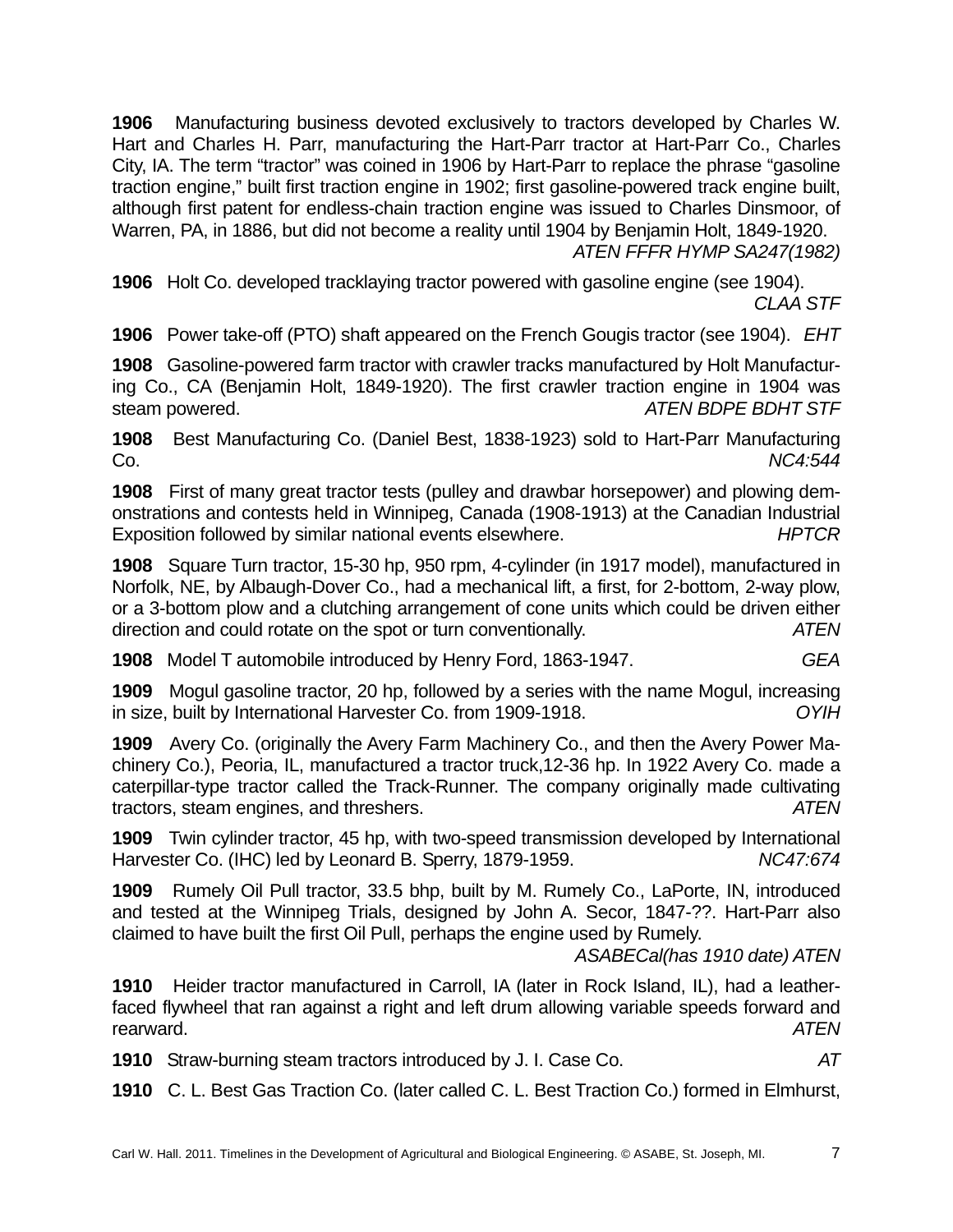CA, by Clarence L. Best, 1875-1951, son of Daniel Best, 1838-1923; introduced the tracktype tractor in 1911. In 1925 this company merged with the Holt Manufacturing Co. to form the Caterpillar Tractor Co. *GEA NC40:545* 

**1910-1941** Numerous manufacturers introduced tractors, many with innovative features that enhanced the efficiency, safety, and applications for agricultural use. Details of these many contributions can be seen in Gray (ATEN) and Southwell (AT.). There was continual consolidation of companies in the manufacturing industry, particularly after World War II.

*AT ATEN*

**1910** The Kerosene Annie internal combustion tractor, 33 hp, built by Rumely Co. with an engine that started with gasoline and ran on kerosene. It had a throttle governor and used water injection, was oil-cooled, and ran at a single, governed speed (in contrast with the earlier hit-and-miss engines). Built from John A. Secor patents, manufactured by M. Rumely Co., LaPorte, IN until 1929 (see 1909). *ATEN PHAT*

**1910** Design of J. I. Case tractor implemented by David Pryce Davies, 1870-1948.

*NC36:89* 

**1910** Twin City tractors manufactured by Minneapolis Steel & Machinery Co., Minneapolis, MN. *NC34:352*

**1910** Mogul tractor, 45 hp, spur-gear transmission manufactured by International Harvester Co. (IHC) in Chicago. In 1911 a 30-60 hp Mogul was built (see 1909). *ATEN OYIH* 

**1910** White truck designed by Rollin Henry White, 1872-1962. *NC52:365* 

**1911** Holt tractor, 45 hp, built with internal combustion engine, bull gear and pinion final drive. *ATEN* 

**1911** Case tractor, 30-60 hp internal combustion engine, with bull gear and pinion final drive. *ATEN*

**1911** Electric starter introduced by Charles F. Kettering, 1876-1958, first used in automobiles, later in tractors. *BDPE GEA* 

**1911** Titan tractor, 45 hp, built by International Harvester Co. (IHC), at Chicago, IL. The Titan series development 1916-1921 was supervised by Leonard B. Sperry, 1879-1959. The first Titan tractor tested in 1920 by Nebraska Tractor Testing Laboratory (NTT 23) was 10-20 hp. IHC sold 70,000 Titan tractors from 1916 to 1921. *ATEN NC47:674 NTTSN* 

**1911, 1912** M. Rumely Co., La Porte, IN, acquired Advance Thresher Co., Battle Creek, MI (established in 1885) and the Gaar-Scott & Co., Richmond, IN (established in 1836), forming the Advance-Rumely Co. in 1915. The Allis-Chalmers Co. acquired most of the assets of Advance-Rumely Co. in 1931. *ATEN EASTE*

**1912** Four-wheel drive (4WD) tractors entered the market: the Olmstead (Great Falls, MT), 28 hp with chain drive, and the Nelson (Boston, MA), with chain drive and four-wheel steering, available in three models, 15-24 hp, 20-28 hp, and 35-50 hp. *ATEN* 

**1912** Tractor built using anti-friction bearings, patented in 1912 by Clarence Alvin Henneuse, 1879-1939, while working with Best Tractor Co. *NC29:33*

**1912** Production began with 70 hp track-laying tractor by C. L. Best Gas Traction Co. with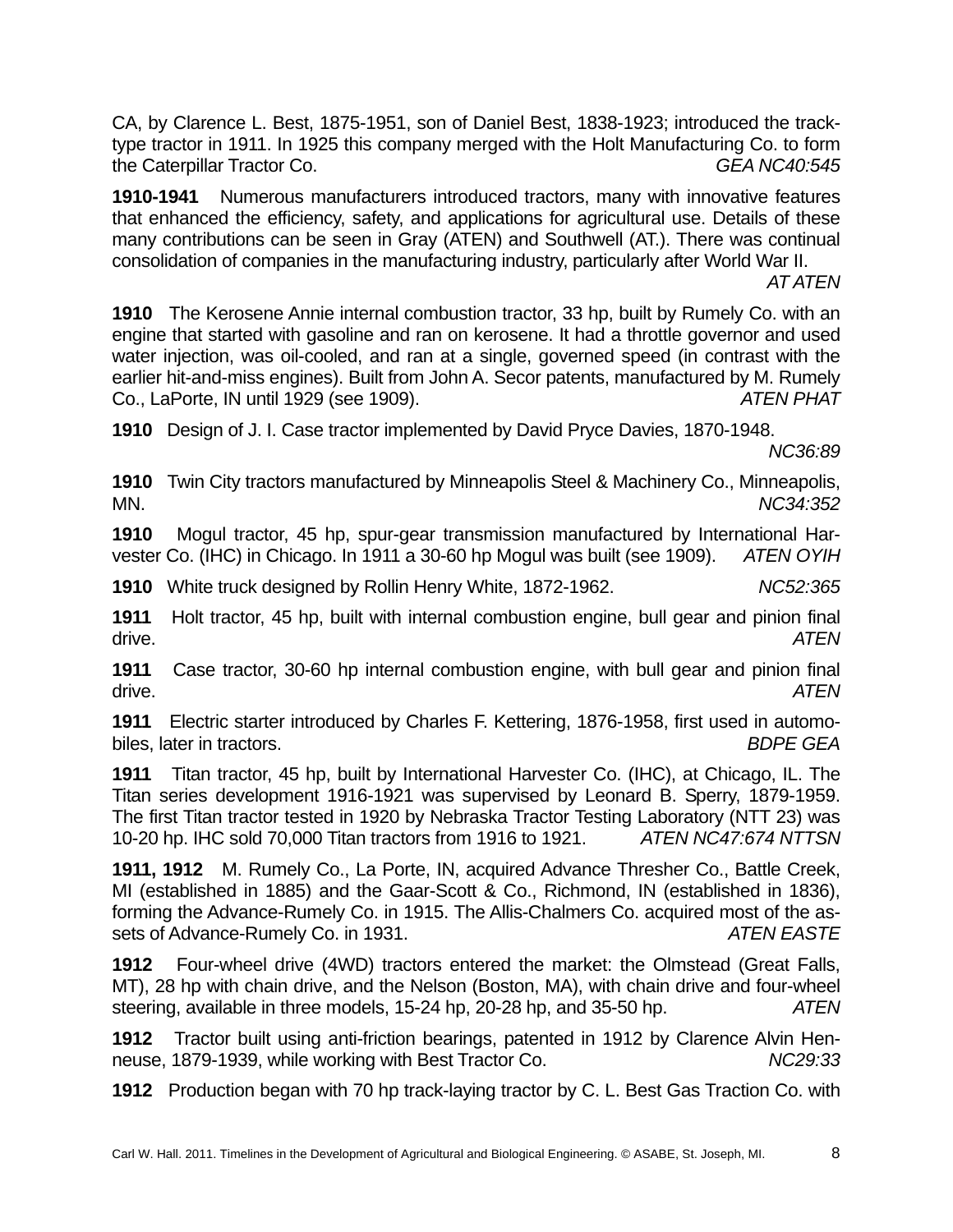name later changed to C. L. Best Tractor Co. (Clarence L. Best, 1875-1951, son of Daniel Best). *NC40:545* 

**1912** Hornsby and Sons, Great Britain, sold interest in caterpillar-type tractors to Holt Manufacturing Co., Stockton, CA. *EAM* 

**1912** Bear tractor introduced with 4-cylinder engine by Wallis Tractor Co., later purchased by Massey-Harris Co. *PHAT* 

**1913** Bull tractor built by Bull Tractor Co., Minneapolis, MN, created interest in smaller tractors and inspired other manufacturers to develop smaller tractors. *FTOY OYIH* 

**1913** Titan tractors built by International Harvester Co. from 1913-1917, forerunner of McCormick-Deering line of tractors (see 1911, 1916). *OYIH* 

**1913** Wallis Cub and the Bull tractor, 5-12 hp, introduced by Bull Tractor Co., Minneapolis, MN, the leading producer of farm tractors in 1914; superseded in 1915 by the Big Bull with 20 hp. *ATEN WABI* 

**1913** Allis-Chalmers Manufacturing Co. incorporated, building on the Allis-Chalmers Co. formed in 1901, acquired several companies over the years, including the Advance-Rumely Co. in 1931. *ATEN* 

**1914** Mogul tractor, 8-16 hp, and Titan tractor, 10-20 hp, both of which used kerosene fuel, built by International Harvester Co. (IHC), followed by a series of tractors under those names including the IHC 15-30 (also called McCormick-Deering). *ATEN CR* 

**1915** Development of Cletrac, a crawler-type tractor, first sold in 1916 by Cleveland Motor Plow. Co., which in 1917 became the Cleveland Tractor Co., OH, trademarked as Cletrac in 1919; led by Rollin Henry White, 1872-1962, followed by his son W. King White, 1901- 1947, as president in 1928ff. *NC52:365 NCD:128*

**1915** Ford Tractor Co., Minneapolis, MN, produced a Model B Ford Tractor, gasoline fueled. Its performance led to the Nebraska Tractor Test Law. Company formed by W. Baer Ewing, who hired Paul W. Ford as vice president and used the Ford name. .

*ATEN FCO FTA SWABI* 

**1915** Louisville Motor Plow, 20 hp, produced by B. F. Avery Co., Louisville, KY, (Benjamin Franklin Avery). Company sold to Minneapolis-Moline in 1951. (Note: this is not the same as the Avery Co., of Peoria, IL.) *FTOY*

**1915/1916** Tractor catalog listed 62 different manufacturers giving specifications and models of tractors produced. *ATEN*

**1916** Drott Tractor Co. established to expand use of the crawler tractor, particularly for logging operations, by Edward A. Drott, 1887-1956. He developed the skid-loader.

*NC48:184* 

**1916** Crawler tractor, Model R, marketed in 1916, by Cleveland Motor Plow Co., Cleveland, OH, renamed Cleveland Tractor Co. in 1917, of which Rollin H. White, 1872-1962, was president until 1929 (name Cletrac trademarked in 1919). After 1923, Cletrac tractor developed by Cleveland Tractor Co. by William King White, 1901-1947. His father, Rollin H. White, 1872-1962, invented the White Steamer (automobile and truck) in 1899 (see 1920).

*ATEN NC36:386*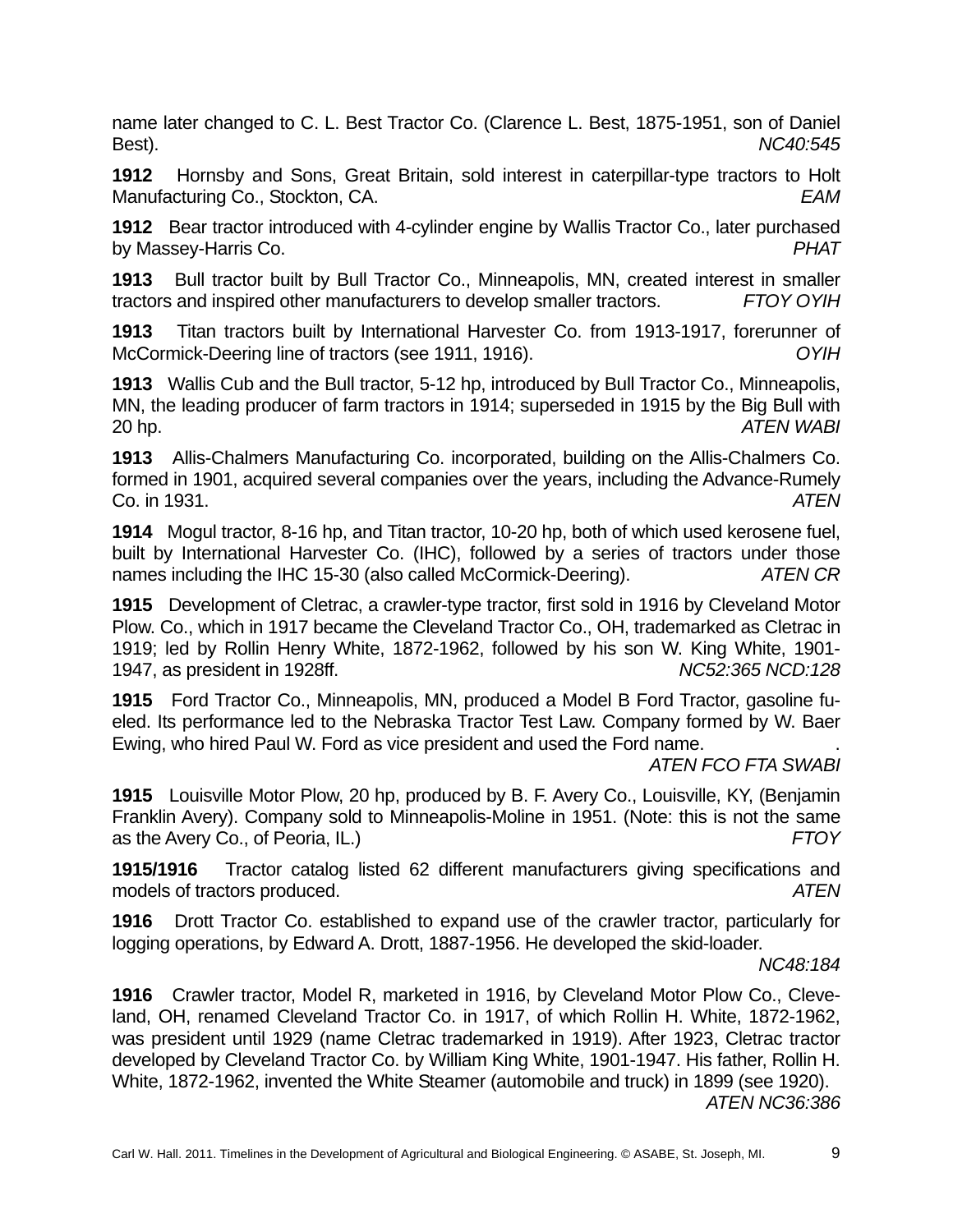**1917** Mechanical lift feature for mounting and using attached equipment built by Emerson-Brantingham, Ltd. in England, used on the John Deere GP tractor in 1929, and in hydraulic form on the John Deere Model A tractor in 1934. *EHT*

**1917** Fordson tractor, 20 hp, produced for the general trade by Henry Ford & Sons Co., Detroit, MI (spinoff of the Ford Motor Co.). First sold to the British government, then sold in the USA in 1918. *ATEN CR GEA*

**1917** Moline Universal Model D introduced the first tractor in the USA to use a storage battery for ignition, starting, and lighting, manufactured by the Moline Co. *ATEN* 

**1917** Four Wheel Tractor Co. formed at Clintonville, WI; with name changed to Topp-Steward Co., which manufactured the Model B (D. S. Steward designed this 4WD tractor, perhaps the first); in 1927, became Atlas Engineering Co. *EAFT* 

**1917** Standard belt pulley specification for tractors developed in USA. *AT* 

**1917** Power take-off (PTO) as optional equipment introduced by International Harvester Co. on Model Junior 8-16 tractor. *EHT* 

**1917** Austin Culti-Tractor, 20 hp, petrol (petroleum base) fueled, introduced in England. *EAM*

**1919** The original laboratory, NTTL, built for testing tractors built at Lincoln, NE, a unit of the Department of Agricultural Engineering. *FT1975* 

**1919** Introduction of 4WD tractors, the Fitch Four Drive and the Samson Iron Horse. *ATEN HYMP* 

**1919** Nebraska Tractor Test Law, known as the Nebraska Inspection Law, went into effect and accepted as the basis for performance tests by industries, states, and other countries; SAE and ASAE involved. *HYMP* 

**1919** Farm tractors introduced with PTO manufactured by International Harvester Co. First official tests by NTTL run in 1921 and first standards developed by ASAE in 1925, then updated several times. *ASABECal AT ETP HYMP* 

**1919** First mass-produced tractor claimed by the Ford Motor Co., Detroit, MI., to be the Fordson. *HYMP* 

**1920** End of increase in production with 203,207 tractors produced by 166 companies as compared to 2000 tractors produced in 1909 by nine companies. USA census data show that 246,000 tractors were on farms in 1920. *ATEN* 

**1920** First official tractor test by the Nebraska Tractor Testing Laboratory (NTTL), the Waterloo Boy N with 26 hp (NTT 1). *ATEN*

**1920** Henneuse Tractor Co. formed, designed crawler tractors in Bucyrus, OH, by Clarence A. Henneuse, 1879-1939, later sold to Huber Manufacturing Co. of Marion, OH.

*NC29:33* 

**1920** Articulated tractor tested by the NTTL: the Moline Universal, manufactured by the Moline Plow Co., Moline, IL (NTT 33). (A Moline Universal tractor was tested at the Columbus, OH trials in 1917.) Believed to be the first tractor tested with battery, starter, generator, lights and a rheostat control of engine speed by changing the voltage on the field windings of the generator. *ATEN*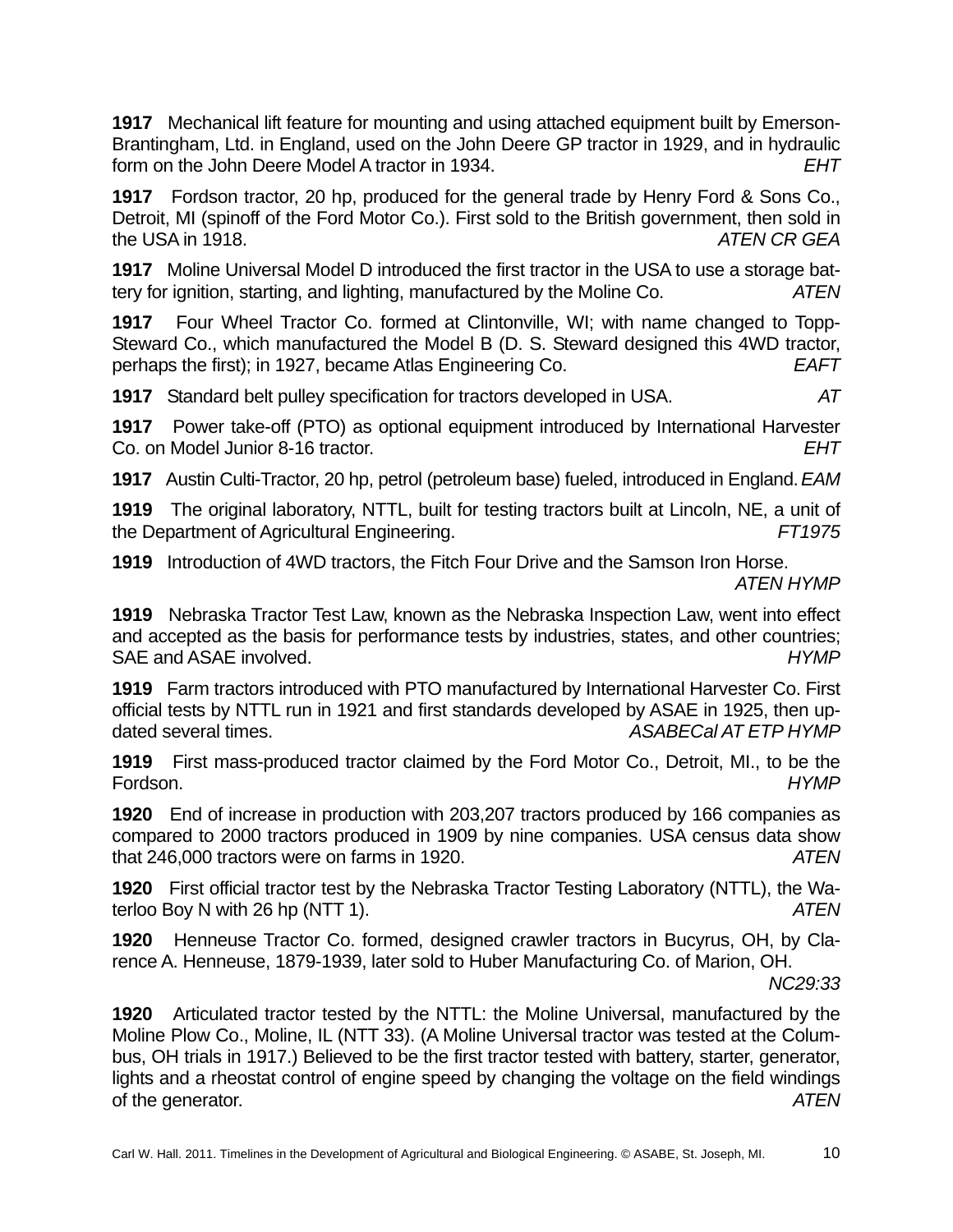**1920** First crawler-type tractor tested by NTTL, the Cletrac W, 12-20 hp, built by Cleveland Tractor Co. (NTT 45). The tractor was introduced in 1919 and participated in Ohio trials.

*AE9(1970) ATEN SDCA* 

**1920** Starter and lights made available for tractors. *HYMP* 

**1921** Lead added to gasoline (until 1970s) to reduce knocking in internal combustion engines, developed by Charles F. Kettering, 1876-1958, and Thomas Midgley, 1889-1944.

*BDPE GEA*

**1921** Use of tool bar for mounting implements on tractors began. *HYMP* 

**1922** Power take-off (PTO) introduced as standard equipment (although other tractors had PTOs available earlier) on the International Harvester Co. 15-30 (NTT 87), followed by the IHC 10-20. This line of tractors later called McCormick-Deering. PTO was a feature of the 1924 tricycle tractor. In 1946 Oliver and Cockshutt 30 introduced tractors with an independent PTO (NTT 382) (see 1906, 1917, 1946). *ATEN EHT FT1950 GEA RS(Oct2008)*

**1922** First tractor introduced with ball bearing main crankshft bearings. *FT1950* 

**1922** Wilson 4WD tractor, 12-24 hp, developed by Wilson Brothers and marketed through the Wilson Tractor Manufacturing Co., Ottumwa, IA. *ATEN* 

**1922** The Rogers articulated 4WD tractor tested (NTT 84) produced 34.85 hp, with power steering manufactured by Rogers Tractor and Trailer Co., Albion, PA. *AE9(1970) FT1950 SDCA* 

**1924** Case Co. stopped manufacturing steam engine tractors. Over the years of production Case built 35,737 steam engine tractors; Geiser, 15,801; and Huber, 11,568.

*FIMA FPMA GH* 

**1924** George White & Son, Ltd., Ontario, Canada ceased building steam tractors. *EASTE* 

**1924** Tricycle-type tractor introduced by International Harvester Co., Farmall, 20 hp, commercially successful all-purpose row crop tractor, first tested in 1925 (NTT 117), called the Regular Farmall after the F-20 was introduced in 1932 (NTT 264). Development supervised by Leonard B. Sperry, 1879-1959, and developed by Bert R. Benjamin (see1932).

*ASABE100 ATEN ATTC HL1980 HYMP NC47:647 RS(Oct2008) SDCA TWABO*

**1924** Mounted-type tractor implements introduced and widely accepted. *HYMP* 

**1924** Minneapolis 22-44 (dhp.-bhp) tractor by Minneapolis Threshing Machine Co., which became Minneapolis-Moline Co. in 1929. *ATEN* 

**1924** First commercial tractor built with a live PTO by Cockshutt Plow Co. Ltd., Brantford, Canada. *AT* 

**1925** Caterpillar Tractor Co. formed, incorporating Holt Manufacturing Co. (1892ff.) and Daniel Best Company (1910ff1111 (Daniel Best, 1838-1923, followed by Clarence L. Best, 1875-1951, of C. L Best Gas Traction Co.) *BDPE GEA NC40:545* 

**1925** The Oil Pull 20-30 Tractor produced by the recently formed Advance-Rumely Thresher Co., LaPorte, IN (see 1909 for first Oil Pull tractor). *ATEN* 

**1926** Buda Diesel Engine introduced by Buda Co., Harvey, IL, George Chalendar, designer. Buda adopted German designs. Allis-Chalmers purchased Buda Co. in 1953. *CCS*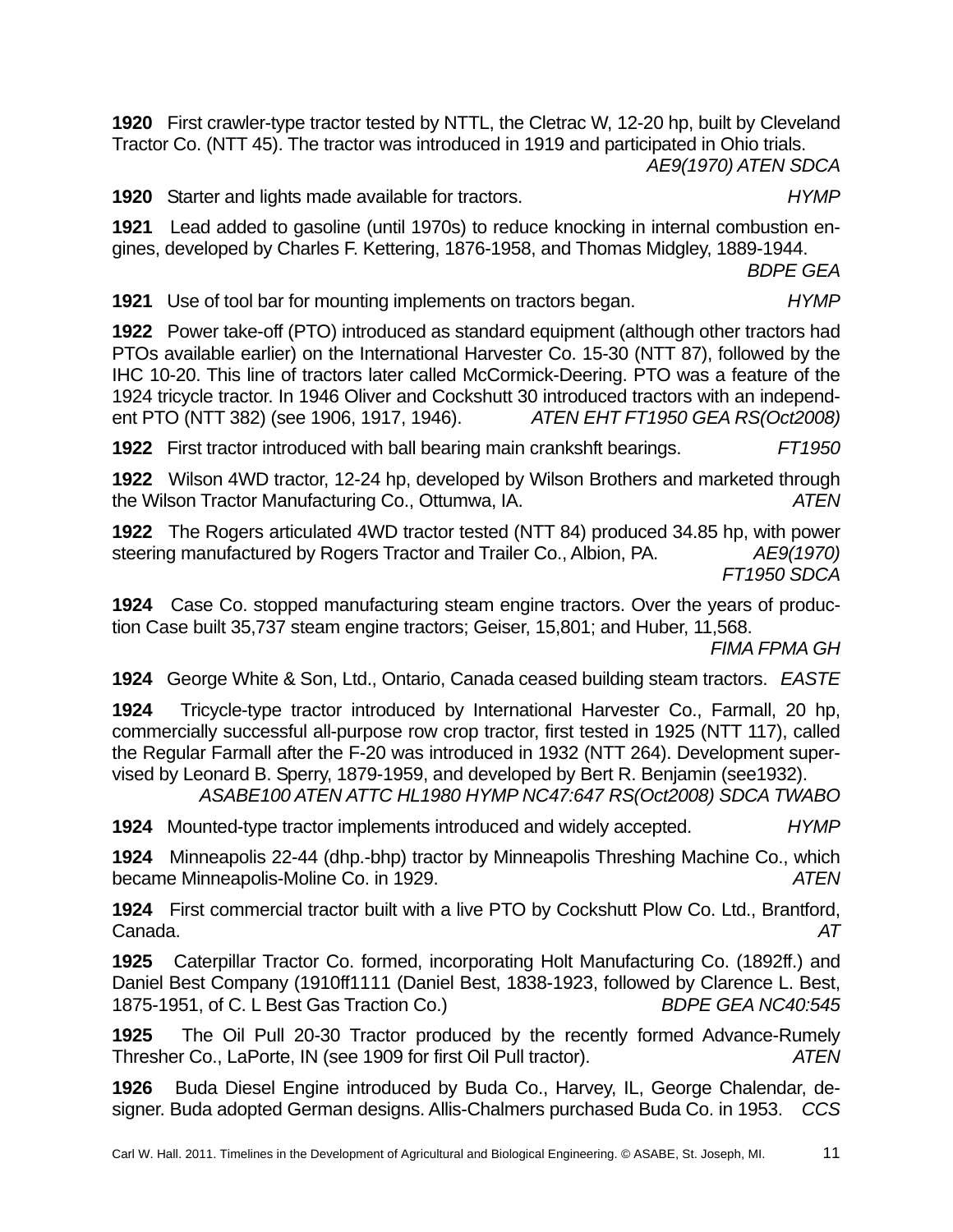**1926** First tricycle row-crop tractor made by Oliver Hart Parr, with sliding-hub rear wheel for tread adjustment (NTT 176). *PHAT*

**1926** Snowmobiles designed and manufactured, as well as several attachments to tractors, first as Farm Specially Co., WI, then as Arps Corp., 1923ff, by Bruno Frederick Arps.

*NC51:689*

**1927** ASAE adopted its first standard for tractor PTO, drafted by the Farm Equipment Institute in 1926, with a speed of 536 +/- 20 rpm. The standard has been updated several times since. *FT1995 RS(Feb2008)* 

**1927** Deutz diesel tractors began commercial production in Cologne, Germany. The company became Klockner-Humboldt-Deutz (KHD), in 1985, as a result of mergers and consolidation. *PHAT* 

**1928** Wallis tractor of 1912 absorbed by Massey-Harris Co. *FIMA*

**1928** Rumely DoAll tractor manufactured by the recently formed company Advance-Rumely (NTT 154). *ATEN* 

**1928** John Deere GP Model D farm tractor, equipped with mechanical power lift to enable operator to raise and lower plows, discs, cultivators, and other attachments.

*ATTC ATEN HYMP* 

**1928** Functional independent PTO on Hart-Parr 12-24 and 18-36. *PHAT*

**1929** Oliver Farm Equipment Co. (Oliver Chilled Plow Co. founded in 1853), headed by Cal Sivright, 1886-1945, merged with Hart-Parr Tractor Works Co., American Seeding Co. (founded in 1850), and Nichols & Shepard Co. of Battle Creek, MI (John Nichols founded in 1848; incorporated in 1886). It absorbed the Cleveland Tractor Co. in 1944 and the Ann Arbor Machine Co. (originally Ann Arbor Hay Press Co., Ann Arbor, MI, founded in 1910) in 1953 (see additional information in the Implements timeline).

*ATEN HYMP NC34:338 NC36:386 OHP PHAT*

**1929** Minneapolis-Moline Power Implement Co. formed by union of Minneapolis Steel & Machinery Co. (founded in 1902)., Minneapolis Threshing Machine Co. (founded in 1887), and Moline Plow Co. (founded in 1870), by James L. Record, 1857-1944. Name changed to Minneapolis-Moline Co. in 1949 (see additional information in the Implements timeline).

*FT1950NC34:352* 

**1930** American diesel-powered track-type tractor assembled using Cummins engine with four cylinders, placed in an Allis-Chalmers track-type tractor. *FFFR* 

**1930** Allis-Chalmers Co. manufactured the 6-cylinder Rumely tractor, then took over the Advance-Rumely Co, LaPorte, IN, in 1931. *ACS ATEN PHAT* 

**1930** First imported tractor tested by NTTL, Fordson F from Ireland, 23 hp (NTT 173).

*FT1975* 

**1930** Cockshutt tractors built by Oliver Corp., Charles City, IA, until 1948. *CCS* 

**1931** Diesel-powered track-type tractor marketed by Caterpillar Tractor Co., Peoria, IL. *ATEN CLAA FFFR HYMP*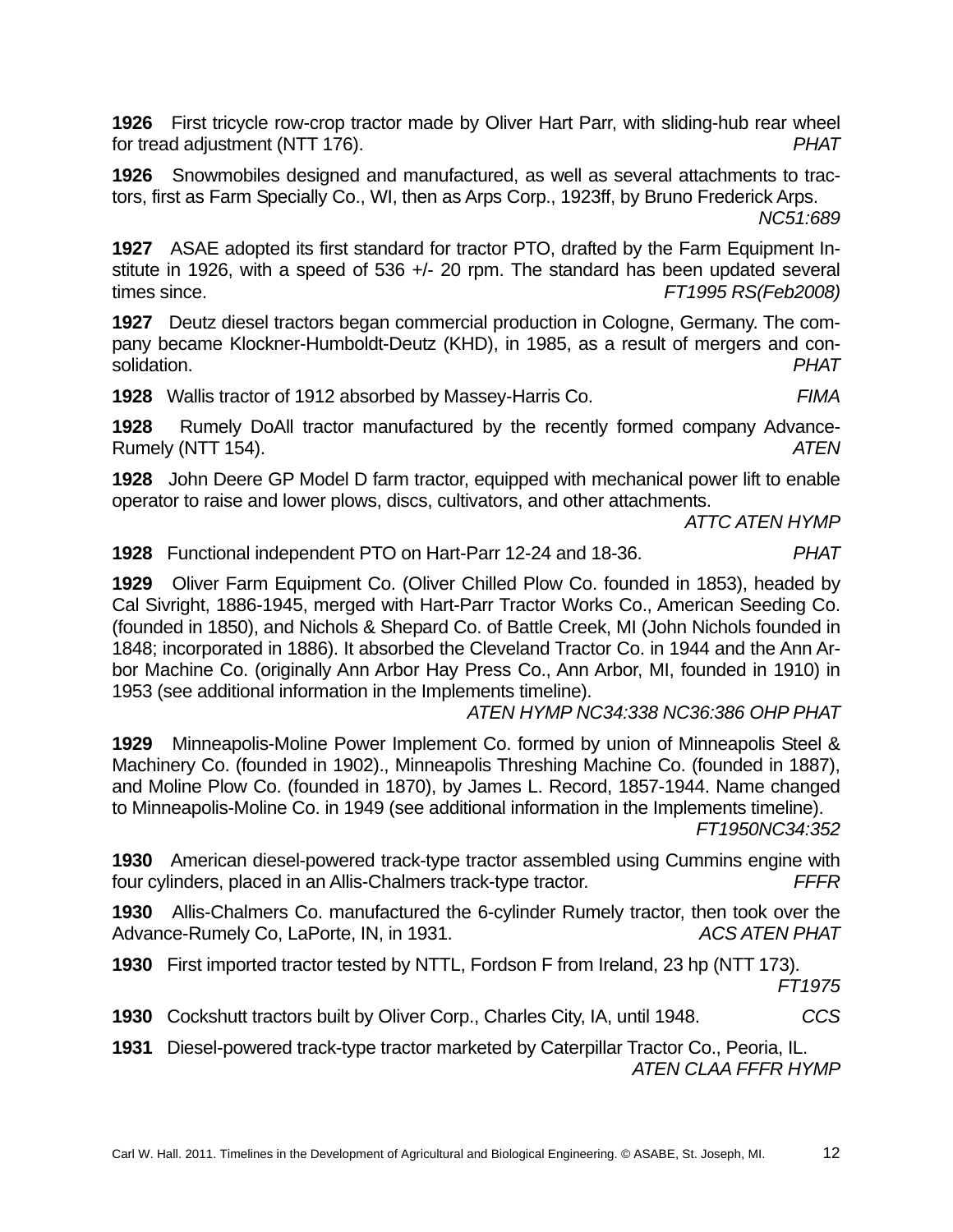**1931** Solid rubber tire invented by B. F. Goodrich Co. for tractors, soon replaced by pneumatic rubber tires. *WABI* 

**1931** Low pressure pneumatic rubber tires made by Firestone Tire and Rubber Co. introduced for farm tractors. Issued as standard equipment in 1934 on the Allis-Chalmers Model WC (NTT 223) and in 1935 on the Allis-Chalmers Model U, for which Conrad E. Frudden, 1887-1959, and Harry Merritt were instrumental in development. By 1940 practically all farm tractors came with rubber tires; the Allis-Chalmers Model U tractor introduced in 1932 with rubber tires had a 25 percent increase in fuel economy over steel wheels. *EHT GEA HL1997 HYMP RS(Oct2008) SDCA WABI* 

**1932** Farmall F-20 introduced by International Harvester Co. (NTT 264), replacing the 20 hp Farmall (called the Regular) introduced to the market in 1924. *ATEN* 

**1932** Farmall F-12 row crop tractor of tricycle type introduced by International Harvester Co. The F-14 of similar configuration introduced in 1938. *ATEN ATTC* 

**1932** Diesel crawler tractor, Caterpillar Diesel Model 65 introduced in 1931, tested by Nebraska Tractor Testing Laboratory (NTT 208). *ATEN GEA* 

**1933** Pneumatic rubber tires available on certain tractor models of the leading companies including Allis-Chalmers, Case, Deere, Ford, Huber, International Harvester, Massey-Harris, Minneapolis-Moline, and Oliver (see 1931 and 1935). *ATEN* 

**1933** Hydraulic system for lifting, adjusting depth of implements and for draft control developed and introduced by Irishman Harry Ferguson, 1884-1960, first built in England by David Brown Co., manufactured in USA (1939-1948) by Ford Motor Co. *BDPE EHT GEA* 

**1934** Hydraulic lift feature added to John Deere A tractor. *EHT* 

**1934** Last tractor using kerosene tested at NTTL, the McCormick-Deering W-12 (NTT 229). *FT1950*

**1934** Tractors with pneumatic tires tested by NTTL, Allis-Chalmers Model WC (NTT 223, 237, 238) and others. *ATEN NTTSN PHAT SDCA* 

**1935** High compression tractor engines manufactured to utilize leaded gasoline. *HYMP* 

**1935** Pneumatic rubber tires included as standard equipment on Allis-Chalmers Model U tractor (NTT 227, 228). *ATEN EHT* 

**1935** Diesel engine used in a wheel-type tractor, McCormick-Deering WD-40.

*AE9(1970) SDCA* 

**1935** Oliver Farm Equipment Co. produced the Row-Crop Model 70 gasoline-powered wheel tractor. *ATEN* 

**1936** David Brown, Ltd., Huddersfield, Yorkshire, UK, began production of tractors for Harry G. Ferguson, 1884-1960. *BDHT* 

**1936** First tractor over 100 hp, the Caterpillar Diesel RD-8, 107.89 hp, tested by the Nebraska Tractor Testing Laboratory (NTTL), (NTT 257). *ATEN NTTSN* 

**1936** CO-OP Tractor No. 1, <sup>8</sup>/<sub>16</sub> hp, distributed only through cooperatives, not tested by NTTL, followed by CO-OP B-2 in 1941, manufactured by Oliver Corp., Charles City, IA. (Reference states 1930-1948 as period that Cockshutt tractors built by Oliver Corp.) *CCS*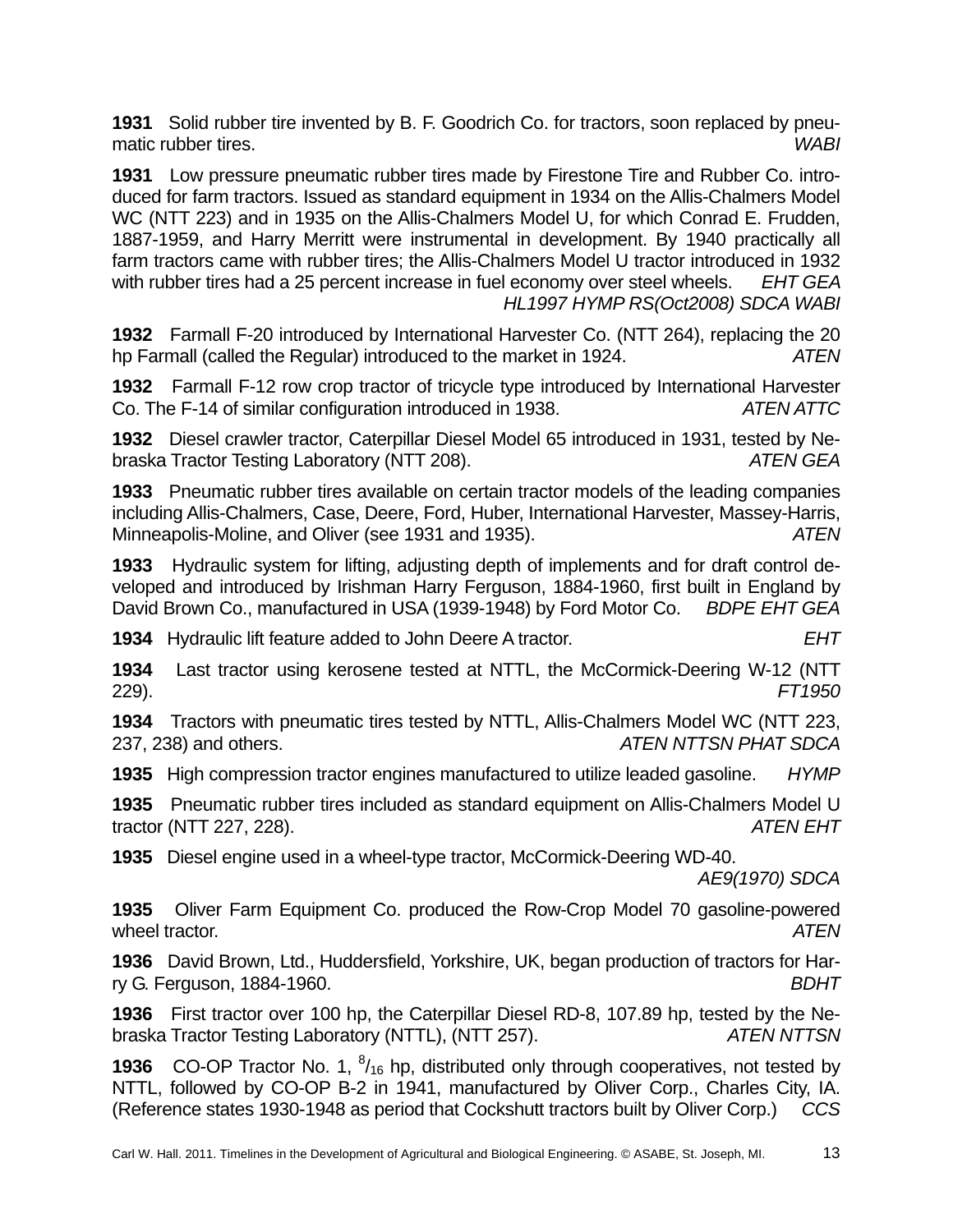**1936** Cletrac FG, first track-type tractor fueled with gasoline engine over 100 bhp, tested by the Nebraska Tractor Testing Laboratory (NTTL). *NTT 262*

**1937** Unitractor, 1<sup>1</sup>/<sub>2</sub> hp, garden tractor designed by Robert D. Eaglesfield, 1887-1946, manufactured by Vonnegut Machinery Co., Indianapolis, IN. *NC35:315 WOI* 

**1938** Compact tracklaying tractor developed by Cletrac to serve farmers. *NC36:386* 

**1938** Factory manufactured all-steel cab installed on Minneapolis-Moline Comfortractor. *PHAT* 

**1939** Farmall H, 25 hp, introduced by International Harvester Co., manufactured until 1953. *NAPA*

**1939** Allis-Chalmers L, first wheeled gasoline engine tractor with over 100 hp, tested by Nebraska Tractor Testing Laboratory (NTT 338). *NTTSN* 

**1939** Ford-Ferguson 9N tractor introduced in USA. It included a hydraulically actuated hitching and draft system with three links for attaching implements, now known as the three-point hitch, and has become known as a classic tractor (NTT 339) (Henry Ford, 1863- 1947, and Irishman Harry G. Ferguson, 1884-1960.) The system had been previously installed on some David Brown tractors in England. *AE1979 AE1990 FT1975* 

 *RS(Jan2000) RS(Oct2008) SDCA*

**1940** John Deere Model A, used as vehicle for armored AS vehicle by Department of Defense. *NAPA*

**1941** First factory-built LPG (liquid petroleum gas) fueled tractors introduced by Minneapolis-Moline Co. *FT1950 HYMP*

**1944** PTO and drawbar dimensions standardized, and later modified (see 1926, 1927). *HYMP* 

**1944** Cleveland Tractor Co., builder of Cletrac, merged with Oliver Farm Equipment Co., became the Oliver Corporation in 1944. W. (William) King White, 1901-1947, guided development of Cletrac tractor. *NC34:338 NC36:386 NC52:365 NCD:128*

**1945** Cockshutt Model 30 built with a live PTO, credited with being the first on the market leading others to develop similar capabilities, under the guidance of Maurice (Mac) McCurdy. *CCS*

**1945** National Farm Machinery Cooperative (NFMC) formed, including at least ten USA states with Farm Bureaus and a similar organization with the Canadian Cooperative Implements Limited (CCIL), farmer-owned organizations for distribution of tractors and implements. *CCS* 

**1946** Lindeman Manufacturing Co., Yakima, WA, manufactured crawler tractor conversions for wheel tractors, purchased by Deere & Co.; operations moved to Dubuque, IA in 1965. *AFT* 

**1946** Cockshutt 30, manufactured by Cockshutt Plow Co. in Canada, the first tractor with an independent PTO (transmission clutch for live PTO) tested by the NTTL (NTT 382); also sold in the USA as the CO-OP Model E-3, sponsored by Farm Bureau. Cockshutt CO-OP tractors built until 1958 (also see 1945, 1947, 1950). *ATEN CSFT1995*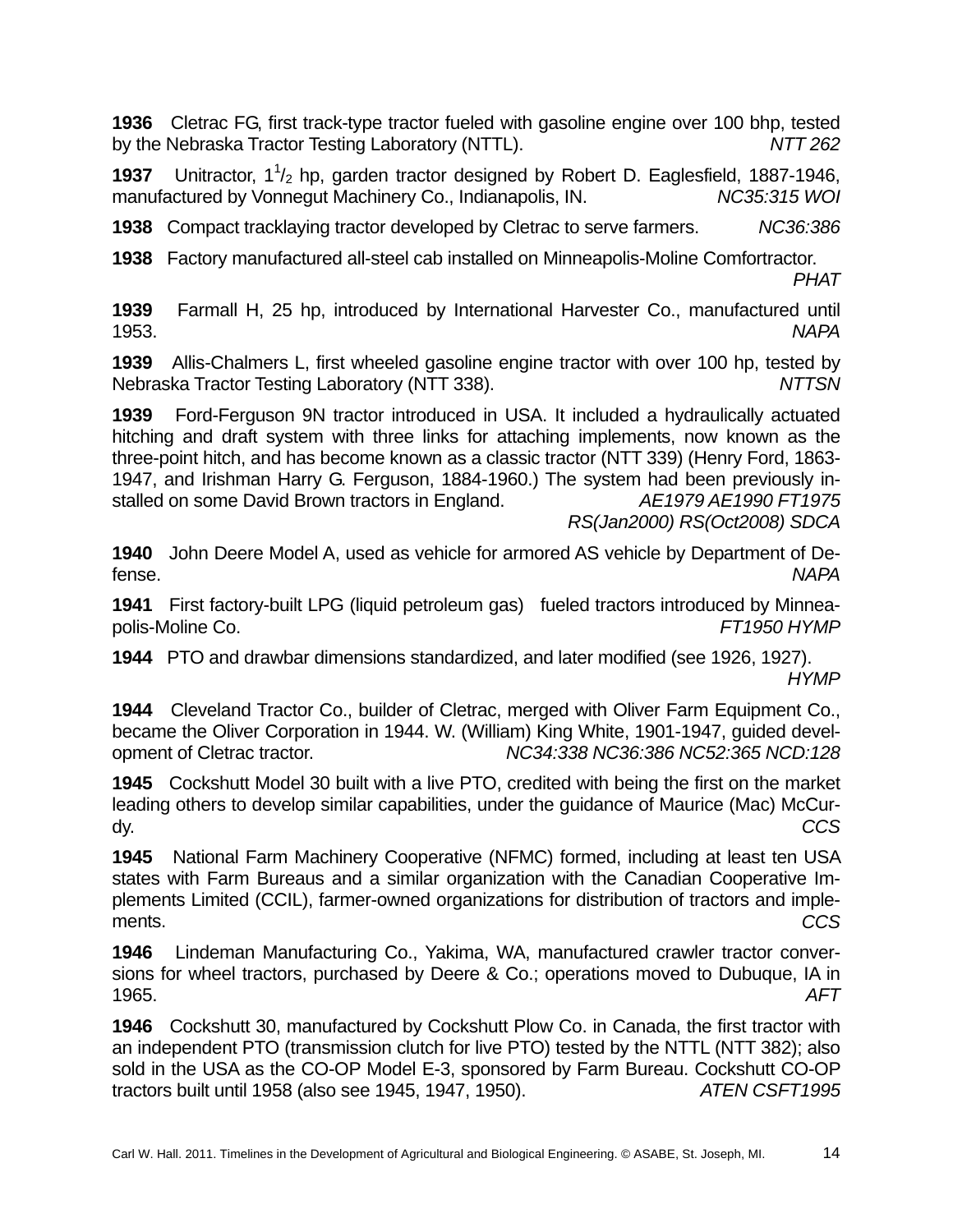**1946** Last tractor with steel wheels tested by NTTL, Ellinwood Bear Cat 3000-1, gasoline engine (NTT 379). *NTTSN* 

**1947** Tractor with independent PTO, continuous running, that operated when the clutch was released, introduced on the Cockshutt 30 (gasoline) tractor, 32 hp, manufactured by the Cockshutt Plow Co. of Brantford, Ontario, Canada (NTT 382); other manufacturers, such as the Oliver 88 (similar to the Cockshutt 30) produced in the USA, then developed tractors with the continuous running PTOs (see 1950). *AE9(1970) ATEN FT1950 FT1975 PHAT SDCA* 

**1947** Farmall Cub, introduced smallest tractor (one plow) built by International Harvester Co.; discontinued in 1964. *ATEN ATTC* 

**1947** American Tractor Corp. formed by the Rojtman family, headed by Marc B. Rojtman, 1917-1967, manufacturing the GT-25 crawler in 1949 and with the TerraTrac trademark. In 1951, produced the GT-30 (NTT 471). The company merged with J. I. Case in 1956.

*OYC NC54:246* 

**1948** Allis-Chalmers Co. introduced a small tractor, Model G, 9.04 dhp, one plow with the engine mounted in the rear, with tool carrier. *AT ATEN PHAT*

**1949** Hydraulic remote control cylinder dimensions standardized by ASAE.

*ASABESt HYMP* 

**1949** First tractor fueled by LPG tested at NTTL, the Minneapolis-Moline U; first introduced in 1941 as a converted Model G. *ATEN PHAT*

**1949** Peak year for production of wheel tractors (555,523) and track-laying tractors (44,613) by 141 manufacturers in USA. *ATEN*

**1950** Two-plow tractor, Avery BF, with hydraulic controls and other wheel features introduced by B. F. Avery Co., Louisville, KY; the company acquired by Minneapolis-Moline Co. in 1951. *ATEN*

**1950** Terratrac Gasoline Crawler Tractors (GT) and Diesel (DT) built by American Tractor Corp., Churubusco, IN, later (1957) merged with Case Co. and moved to Burlington, IA.

*FT1950 OYC*

**1950** Nuffield Diesel tested (NTT 663), followed by additional models tested in 1962 (NTT 809) and 1965 (NTT 905), manufactured by Morris Motors, Ltd., Birmingham, England. In 1969 the Nuffield tractor was redesigned and built at the Leyland Scotland plant, West Lothian. *FT1950*

**1950** First tractor with independent PTO (live PTO with independent clutch) tested at NTTL (NTT 442), the Cockshutt 30 gasoline-fueled tractor, with main headquarters Brantford, Ontario, Canada. *FT1950*

**1950** Uni-Tractor developed by Minneapolis-Moline; redesigned in 1960, built until 1991. Company sold to New Idea Co. in 1963 and discontinued in 1991 when AGCO acquired White-New Idea. *PHAT*

**1950** Commercial production of a 4WD drive tractor began after being introduced in 1922, such as the Harris Power Horse tractor, powered with a 96 hp Chrysler engine, manufactured by the National Implement Co., Stockton, CA, and the Powerbilt tractor with a 36 hp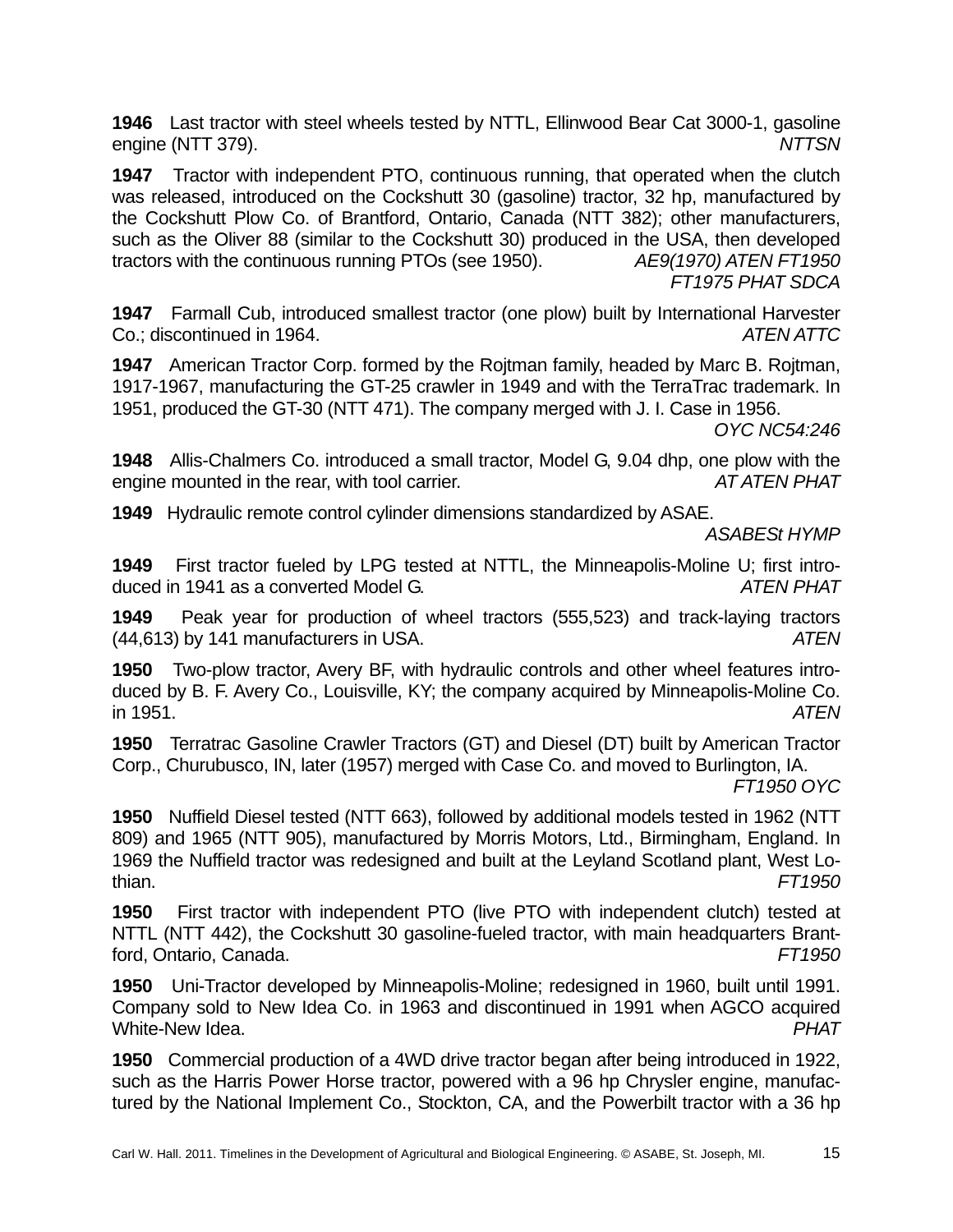engine built by the General Tractor Corp., Detroit, MI. *ATEN*

**1951** Disc brakes began to be used on farm tractors. *FT1950*

**1952** Diesel tractor Model U introduced by Minneapolis-Moline Co. Increased use of diesel engines followed until all new tractors were diesel-fueled, using electric starting, in 1976. *RS(Oct2008)*

**1952** Cockshutt 50 diesel tractor, manufactured by Cockshutt Farm Equipment Co., Brantford, Ontario, Canada. *NTTSN*

**1952** Power steering systems began, first with a kit to be added to tractors, manufactured by Behlen Manufacturing Co., Columbus, NE (Walt Behlen). This was rapidly followed by many manufacturers including power steering as standard equipment. *FT1950* 

**1953** Massey-Harris-Ferguson Co. formed by Irishman Harry G. Ferguson, 1884-1960, and Massey-Harris Co. (see 1958). *FT1950 WABI* 

**1953** Deere & Co. produced 4- and 6-cylinder engine tractors, replacing manufacture of 2 cylinder engine tractors. *NCL79*

**1953** Turbochargers began to gain in use as a method for increasing horsepower of tractors. *FT1950*

**1953** Allis Chalmers WD 45 first tractor to have a snap coupler for a remote cylinder with control lever mounted on the steering pedestal (NTT 499). *FT1950*

**1954** Number of tractors on farms exceeded the number of mules and horses for the first time. *VCDFF*

**1954** International Harvester Co. introduced the torque amplifier (TA), a major development in transmission design. *FT1950* 

**1954** Minneapolis-Moline produced their last tractor using distillate fuel (see 1956).

*FT1950* 

**1955** First Minneapolis-Moline diesel tractor tested at the Nebraska Tractor Testing Laboratory (NTT 568). *FT1950* 

**1955** Ferguson TO-35 tractor introduced variable speed PTO (two different speeds), and could shift PTO speed in relation to the ground speed or in relation to engine speed (NTT 564). *FT1950* 

**1955** Detachable half-track for tractors patented by Bruno Frederick Arps, 1890-1965. *FT1950 NC51:689 WWWA* 

**1956** Concrete test track approximately a half-mile long built at the NTTL, replacing earthen surface, providing more consistent tests. *FT1950* 

**1956** John Deere 720, last tractor using distillate fuel, produced and tested at Nebraska Tractor Testing Laboratory (NTTL) (NTT 606). *FT1950* 

**1956** Deere & Co. opened Research & Engineering Center devoted exclusively to design and testing tractors, in Waterloo, IA. *NCL:79* 

**1956** Roll-over protective structure, ROPS, for tractors introduced and tested in California, developed by Lloyd H. Lamoria, Ralph R. Parks, and Coby Lorenzen at the University of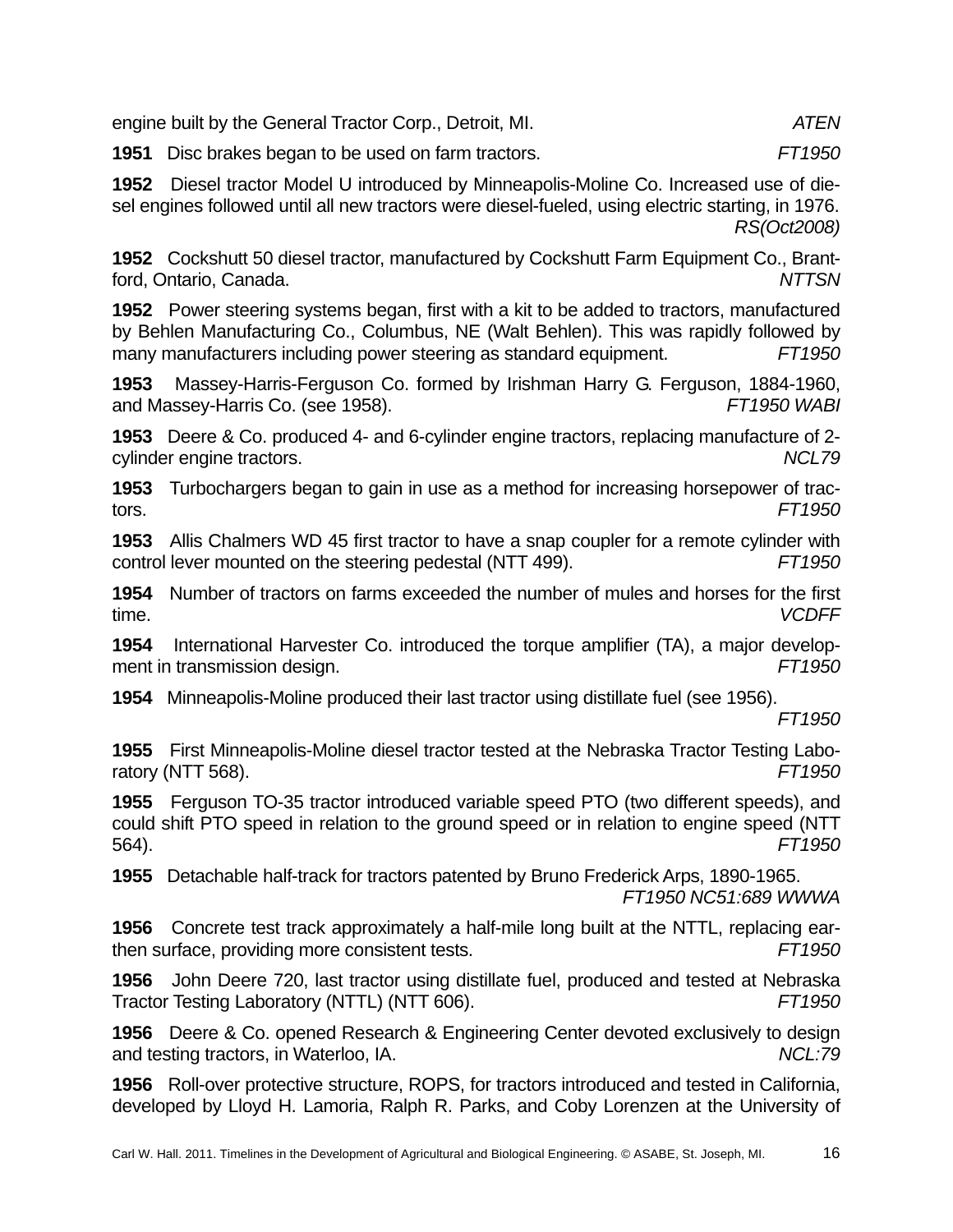California, Davis, CA. First commercial ROPS offered by Deere & Co. in 1966 through the efforts of Charles Morrison. ASAE standard adopted in 1967. *ASABE100 HL1986* 

**1956** Caterpillar D-9 Tractor, first tractor using a turbocharger, tested at the Nebraska Tractor Testing Laboratory (NTT 584). *FT1950* 

**1957** Large tractors built by Steiger Co., Fargo, ND, initiated by brothers Douglass Steiger and Maurice Steiger, using a Detroit Diesel engine, earlier involving Carl E. Steiger, 1896- ??, and Emil H. Steiger, 1871-1929. *FT1950 NC37:454 NCG:355* 

**1957** Someca 47 BD tractor manufactured in Saint-Denis-(Seine), France; with the SomecaSom Diesel engine manufactured in Milano, Italy (NTT 625). *FT1950* 

**1957** Unimog 30 Diesel tractor first West German tractor tested by NTTL (NTT 607).

*FT1950* 

**1957** The 4WD Wagner TR-9 Diesel, powered with Cummins engine, 87.45 hp (NTT 631), renewed interest and replaced many crawler tractors, manufactured by Wagner Tractor Co., Inc., Portland, OR. *FT1950* 

**1958** Massey-Ferguson Co. formed from Massey-Harris-Ferguson. *GH WABI* 

**1958** Standard approved by the Farm Equipment Institute (FEI) for 1000 rpm PTO on tractors, and later (1976) combined with other PTO standards and approved by ASAE.

*HYMP RS(Feb2008)* 

**1958** Volvo T-55 diesel tractor manufactured by A-B Bolinder-Munktell, Eskilstuna, Sweden (NTT 630); with 15.2 hp.-hr/gal. *FT1950* 

**1959** Standards for 3-point hitch for attaching implements and tools to tractors adopted by ASAE and the Farm and Industrial Equipment Institute (FIEI). *FT1950 RS(June2000)* 

**1959** Massey-Ferguson acquired F. Perkins, Ltd., originally formed in 1932, Peterborough, England, manufacturer of diesel engines. *FT1950 GH PHAT*

**1959** First wheeled tractor over 100 hp tested at NTTL, the Wagner TR-14A Diesel, 122.29 hp, manufactured by the Wagner Tractor Co., Portland, OR. *NTTSN* 

**1959** Experiments conducted in cultivating row crops with automatically steered tractor. *CLAA YA1960* 

**1959** Large 4WD tractors (200+ hp) and associated equipment produced by Deere & Co. *NCL79* 

**1959** Allis-Chalmers demonstrated a fuel cell tractor, approximately 20 hp, but not commercialized. *ATEN FT1950 HYMP* 

**1959** Porsche L318 diesel tractor, three-cylinder air-cooled, 37.2 hp, made in Friedrichschafen, West Germany (NTT 728) and a lighter one-cylinder model, L108, tested (NTT 699). Renault later acquired manufacturing rights for the Porsche tractor. *FT1950* 

**1959-1963** Era of commercial production of large (over 100 hp), wheeled tractors began, including:

1959 Wagner TR-14A diesel, 155.25 dhp (NTT 700)

1961 International 4300 diesel, 214 dhp, 4WD, crab steering, first agricultural tractor with turbocharger (NTT 815)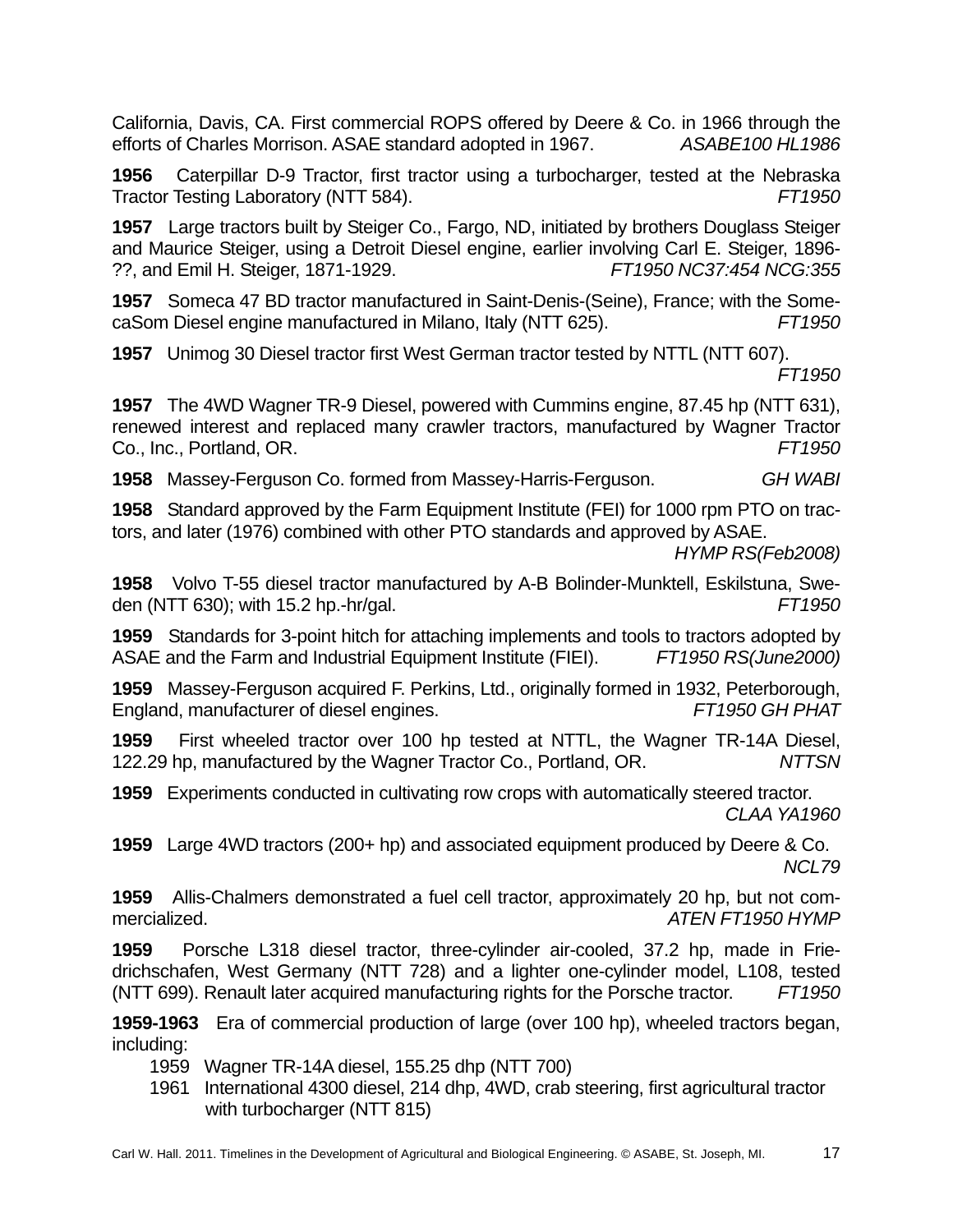- 1962 Oliver 1800 B, Oliver's first tractor over 100 hp (NTT 831)
- 1962 Minneapolis-Moline G705 diesel, 101 and 101.6 hp (NTT 833, 835) 1963 Massey-Ferguson 97 diesel, first 100 hp tractor by M-F (NTT 822, 835)
- 1963 John Deere 5010 diesel, 121 hp (NTT 828)
- 1963 Steiger 1700 diesel (est. 216 hp), Steiger 2200 Diesel (est. 265 hp), and 1963 Steiger 3300 diesel (est. 318 hp); no test by NTTL. *FT1950 NTTSN*

**1960** John Deere ended production of all two-cylinder engine tractors. *FT1950 HYMP*

**1960s** 4WD tractors introduced and used on a large scale. Several 4WD tractors previously introduced but not used in large numbers, include the Fitch Four Drive (1919), Sampson Iron Horse (1919), Wilson Four Wheel Drive (1922), Wizard 4 Pull (1926), Fitch Four Drive E (1929), Massey-Harris Four Wheel Drive (1930), Massey-Harris Four Wheel Drive (1936), Detroit (1949), Dodge Four Wheel Drive Power Wagon (1949), Harris Power Horse (1950), General Powerbilt (1950), Willis Farm Jeep (1953), Mercedes Benz Unimog (1957), Wagner TR9 (1957), Land Rover 88 (1960), International Harvester 4300 (1962), Case 1200 (1964), John Deere 7020 (1971), Minneapolis-Moline A4T-1600 (1971), Steiger Bearcat (1971), Massey Ferguson 1500 (1971), White 4-180 (1975), Allis Chalmers 7580 (1976), Versatile 875 (1978), Ford FW30 (1978), Belarus 1500 (1979), and Big Bud 524/50 (1981). *FT1950 HYMP* 

**1960** Tandem hitching or semi-tandem hitch, in which two tractors connected to get increased drawbar horsepower, developed by engineers at Iowa State University. *FT1950* 

**1960** Zetor 50 Super, 49.47 hp, a Czechoslovakian tractor tested (NTT 748), manufactured at Brno, Czechoslovakia, followed by several models. *FT1950* 

**1960** David Brown 850 diesel, 33.56 hp, manufactured in England by David Brown, Inc. (NTT 734). *FT1950* 

**1960** Land Rover 88 gasoline tractor, 30.9 hp, tested (NTT 749), manufactured by Rover Company, Solihull, Warwickshire, England. *FT1950* 

**1960** Holder A-20 Diesel, 4WD, 24 hp, manufactured by Gebruder Holder Maschinenfabrik, West Germany (not tested at NTTL). Tractors sold by Tradewinds, Inc., Tacoma, WA from 1960-1967. *FT1950* 

**1960** White Motor Co., a builder of trucks, Cleveland, OH, acquired Oliver Corp., which was consolidated at Charles City, IA, for tractors; in South Bend, IN, for plows and tillage tools; in Shelbyville, IL, for haying equipment. *FT1950*

**1961** Tractor equipped with a turbocharger, Allis-Chalmers D19, tested at the NTTL (NTT 811). Also, the International diesel 4300 with a turbocharger tested at NTTL (NTT 815).

*FT1995 PHAT*

**1961** Largest horsepower wheel tractor tested by NTTL (crab steering) until this time, the International diesel 4300, 214 dhp (NTT 815) equipped with a supercharger. *AE9(1970) FT1950 SDCA* 

**1962** Front-wheel power-assist tractor, Oliver 1800, 77 hp, tested at the NTTL (NTT 832). *FT1975 PHAT*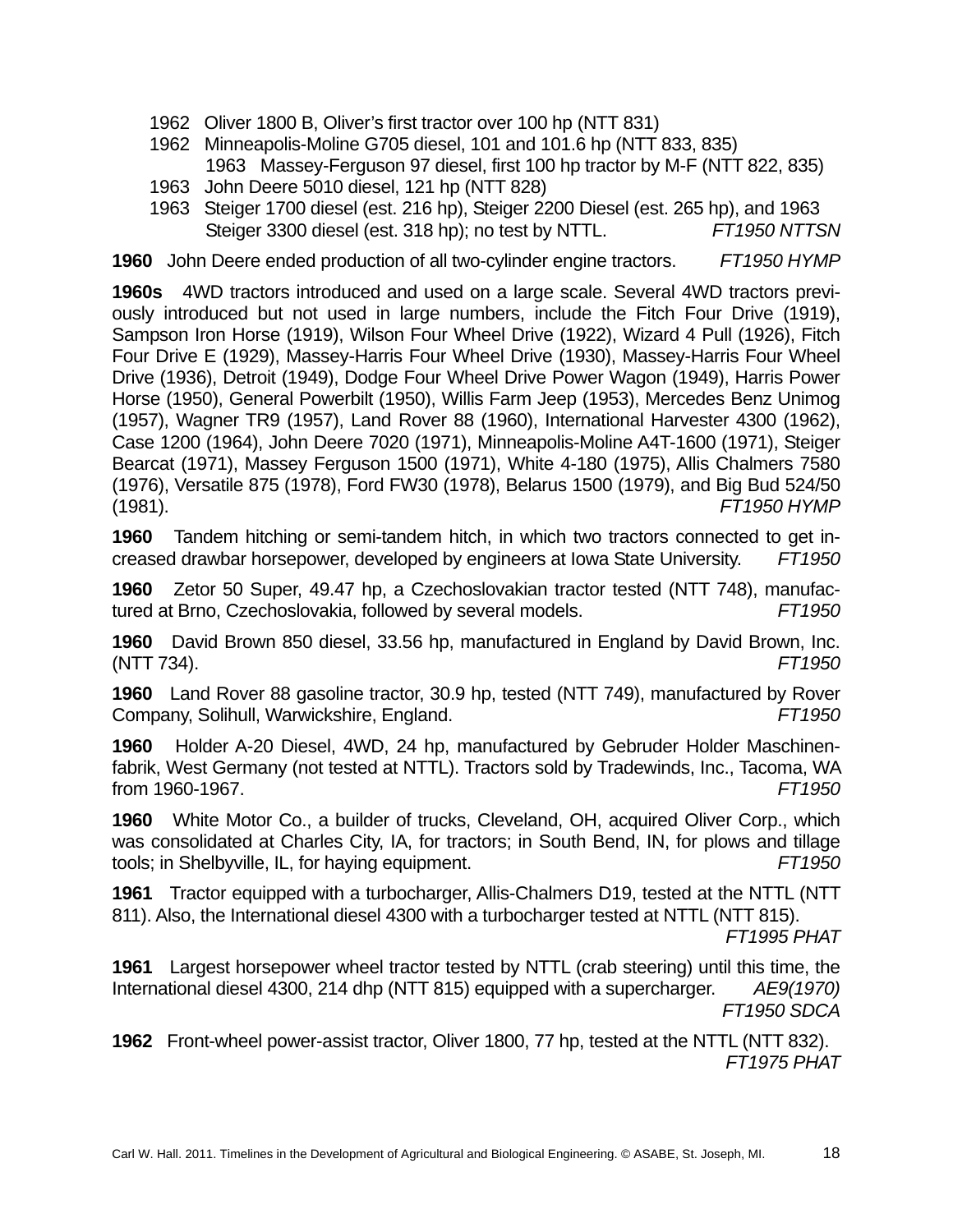**1962** Slow Moving Vehicle (SMV) emblem, approved by ASAE and National Safety Council, introduced in 1964, approved as an ASAE Standard; adopted as ASTM Standard in 1972 (see 1964). *AE9(1970) ASABE100 ASABESt* 

**1962** White Motor Corp. acquired Cockshutt Farm Machinery Co., Ltd., Brantford, Canada, and combined with Oliver Corp. *FT1950 PHAT* 

**1962** Kramer KL diesel tractor with air-cooled Deutz engine, built by Kramer-Werke, Uberlingen, Bodensee, West Germany (NTT 821). *FT1950* 

**1962** Two-wheel drive (2WD) tractor over 100 dhp tested (NTT 828), John Deere 5010 diesel, introduced by Deere & Co. *FT1950 NCL:79 NTTSN* 

**1962** Nuffield 460 diesel (NTT 809) made in England and introduced in USA. *FT1950* 

**1962** Allis-Chalmers D-19 Tractor with a turbocharger tested at NTTL. *FT1975* 

**1963** Deere & Co. introduced 52 hp crawler tractor used in agriculture and industry.

*NCL:79* 

**1963** Deere & Co. introduced 8 hp lawn and garden tractor. *NCL:80* 

**1963** M-R-S Manufacturing Co., Flora, MS, introduced 4WD tractor, Model A-80, 141 hp, with "All-Wheel Steering." *FT1950* 

**1963** Minneapolis-Moline Co., Hopkins, MN, became a subsidiary of White Motor Co. In 1969 the company became White Farm Equipment Co., a subsidiary of the White Motor Co. *FT1950* 

**1964** Slow Moving Vehicle Emblem (SMV), to be used for vehicles traveling less than 25 mph. on public roads, ratified as ASAE Standard, ratified by ANSI in 1972, became an OSHA regulation (USA). Developed 1961-1963 at the Ohio State University, Columbus, OH, by Kenneth A. Harkness. In 1965 Nebraska was the first state to adopt the SMV Emblem. *HL1992 SDCA*

**1964** Oliver diesel 1950, first 4WD drive over 100 hp (NTT 872), with other manufacturers following. *NTTSN* 

**1964** J. I. Case Co. acquired the Colt Manufacturing Co., Winneconne, WI, for production of small lawn and garden tractors, 10-12 hp. *FT1950* 

**1964** Hydrostatic transmission introduced then further developed by IHC. *GH* 

**1964** Zetor diesel 4011 manufactured in Brno, Czechoslovakia (NTT 867, 748) with performance over 14 hp-hr/gal. *FT1950*

**1965** Kubota, the first Japanese-built tractors tested at NTTL, available for gasoline or diesel fuel, produced by Kubota Iron and Machinery Works, Osaka, Japan (NTT 906). *FT1950* 

**1966** Roll-over protective structure (ROPS) on John Deere tractors, first on the JD 4020, following considerable research and joint work with industrial, educational and government organizations (NTT 934) (see 1956). *HL1996&1997 FT1950* 

**1966** Electronic fuel system, which controlled the air and fuel of the engine for greater efficiency, developed in Great Britain. *GEA*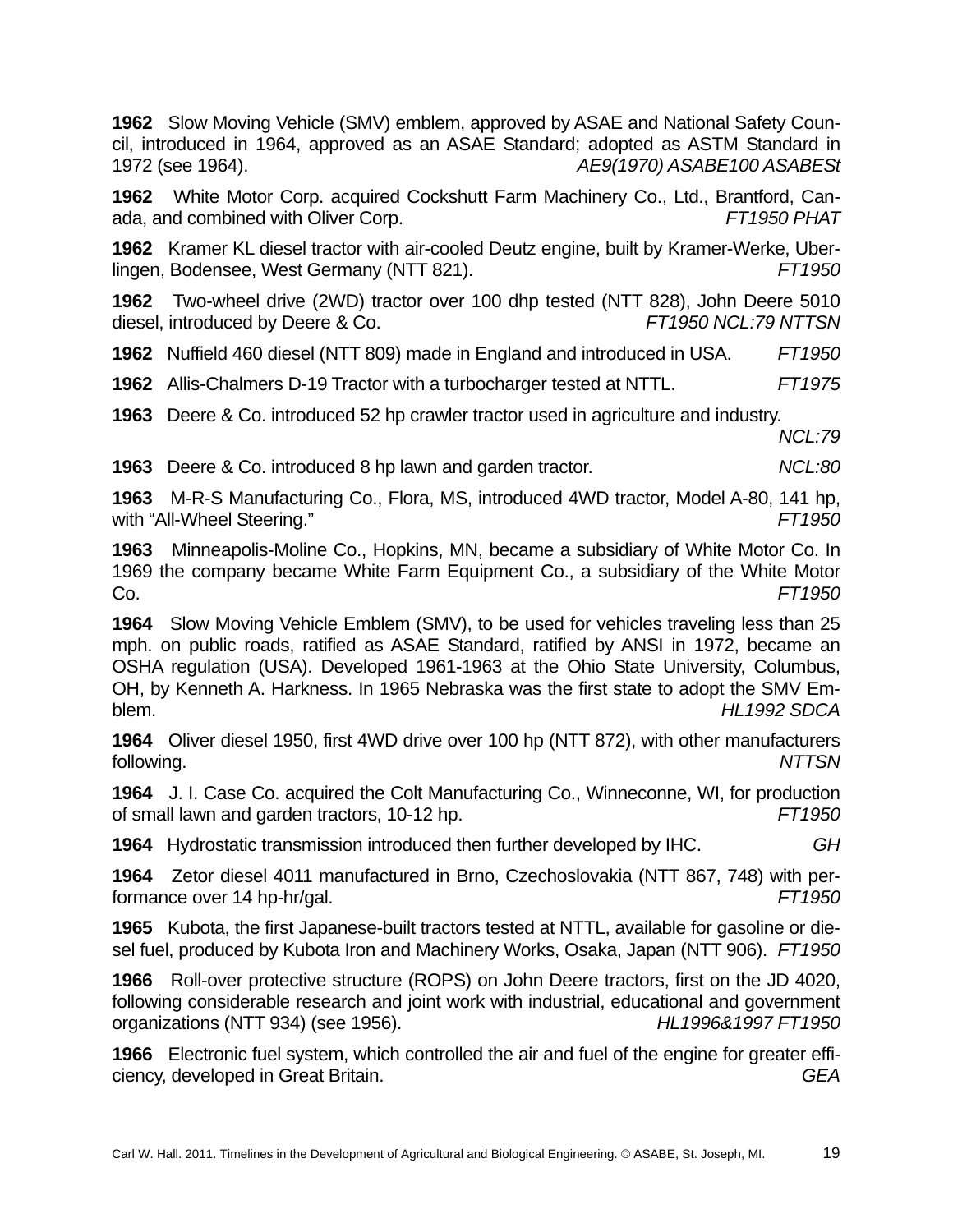**1966** Versatile Diesel Tractor, D-100, manufactured, first Versatile 4WD, estimated 125 hp, no test by NTTL. *FT1950* 

**1967** David Brown diesel 1200 tractor introduced, manufactured in UK, in 1972 absorbed by J. I. Case Co. (NTT 976). *FT1950* 

**1967** Roll-over protective structure (ROPS) performance standard approved for tractors. *HL1997 RS(June2000)* 

**1968** Big Bud tractor, the articulated HN 250 diesel, designed by Willie Hensler and Bud Nelson; sold to Northern Manufacturing Co., Havre, MT in 1974. *AFT FT1950* 

**1968** Terra Tiger, six-wheel drive, 10 hp, all-terrain vehicle (ATV) introduced by Allis-Chalmers Co. *ACS* 

**1968** Recommendations for standard flashing lights for tractors and self-propelled equipment by ASAE, and later combined with SAE Standards. **ASABEST HYMP** 

**1968** Deutz D-4006 diesel tractor manufactured by Klockner-Humbold Deutz (KHD), AG, Cologne, West Germany (NTT 1075). *FT1950* 

**1968** Ursus C-350 diesel tractor, approximately 40 hp, manufactured by Zaklady Mechaniczne Ursus, Warsaw, Poland (NTT 982). *FT1950*

**1968** Last NTTL test of a tractor using LPG fuel, the Minneapolis-Moline G900 (NTT 979). *FT1950 NTTSN*

**1969** Ford 8000 diesel, 106 hp, tractor tested with roll over guard cab (NTT 1026). *FT1975* 

**1969** Satoh S605G gasoline tractor, 22.03 hp (NTT 1106), built by the Satoh Agricultural Machine Co., Ltd., Tokyo, Japan, merged and later a new company, the Mitsubishi Agricultural Machinery Co., Ltd., was formed. *FT1950*

**1969** White Farm Equipment Co., a division of White Motor Corp., absorbed Minneapolis-Moline, Oliver, and Cockshutt. *PHAT*

**1970** Official sound testing by NTTL done on tractors henceforth. First tractor tested for sound, the Case 970 Diesel tractor, 86 hp (NTT 1034), using dB(A) decibel scale and followed in test procedure for tractors tested at the NTTL, as requested by OSHA of the U.S. Department of Labor. Beginning in 1971 all tractors tested for sound at the operator station for tractors with and without cabs, and at a position 7.5 meters to the side. *FT1950 NTTSN*

**1970** J. I. Case Co. became a wholly-owned subsidiary of Tenneco, Inc., Houston, TX. *FT1950 OYC* 

**1971** First 4WD tractors by Massey-Ferguson, the M-F 1500 and M-F 1800, introduced. *PHAT*

**1971** Tractor tested at NTTL with both a turbocharger and intercooler, John Deere 7020 (NTT 1063), as well as other models that year, JD 4320 and JD 4620. *FT1950 FT1975* 

**1972** National Safety Council approved tractor overturn protection system, certified as ROPS (roll-over protective structure). *FT1950 HYMP*

**1972** Long U-445 diesel, 41.93 hp (NTT 1108) and two other models (NTT 1107, NTT 1109) manufactured by Uzina Tractorul Brosov (UTB), Romania, tested. *FT1950*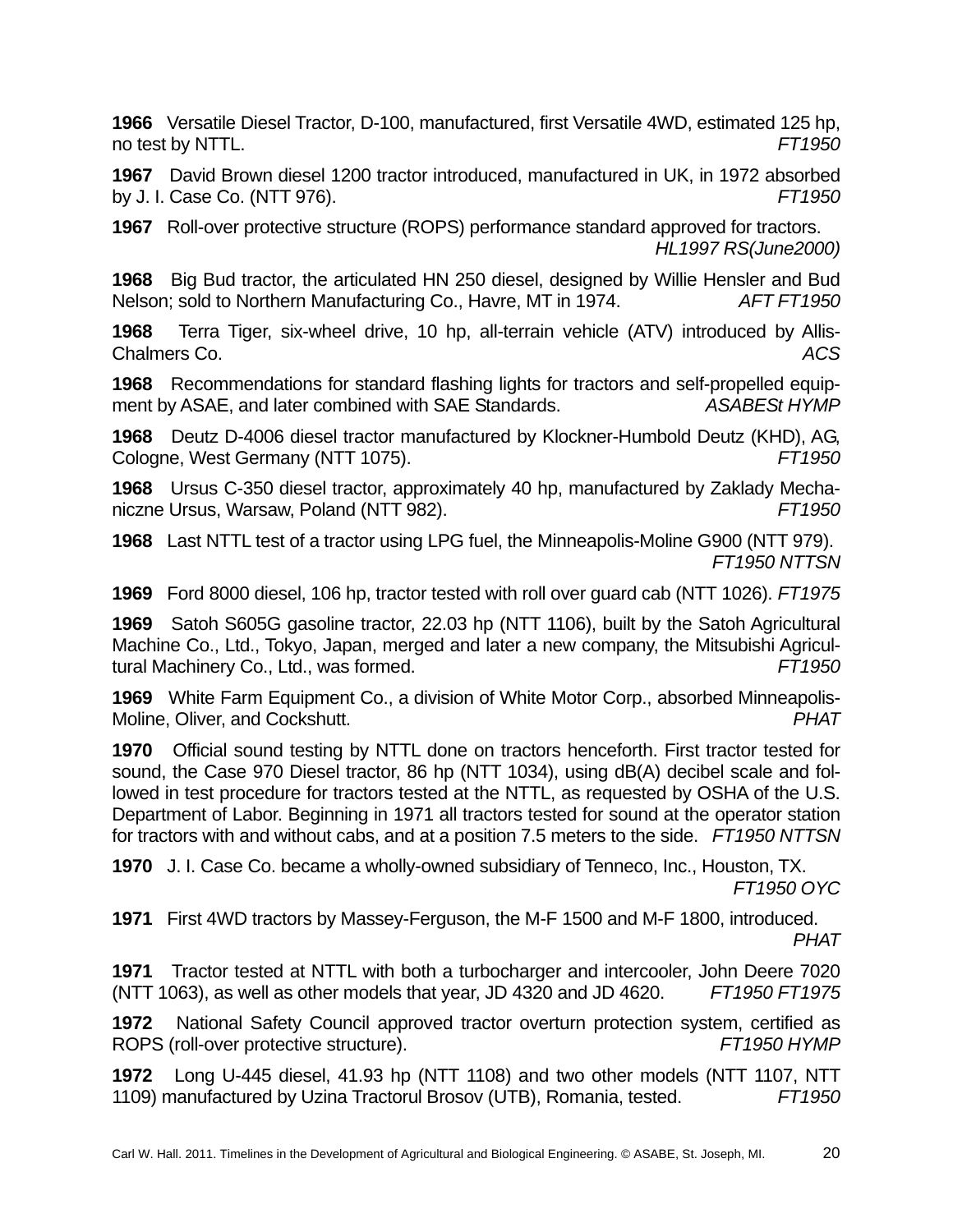**1973** Belarus MTZ 80 diesel, 74.79 hp, built in the USSR at the Minsk Tractor Plant (NTT 1139). *FT1950*

**1973** First tractors to have 20 forward speeds, the Allis-Chalmers Models 7030 and 7050, introduced. *PHAT*

**1974** Most powerful 2WD tractor tested to date at NTTL, Allis-Chalmers 7080 Diesel, 153- 181 hp (NTT 1168). *FT1950 PHAT*

**1974** 4WD dractors with dual tires, over 100 bhp, Steiger Cougar II diesel (NTT 1170), manufactured by Steiger Tractor Co., Inc., Fargo, ND. *NTTSN*

**1975** Leyland diesel tractors with three models tested (NTT 1176, NTT 1177, NTT 1178), manufactured by British Leyland, Ltd., Bathgate, West Lothian, Scotland. *FT1950*

**1975** SAME Buffalo 4WD diesel and SAME Panther 4WD diesel (NTT 1185, NTT 1186), manufactured by SAME S.p.A., Treviglio, Italy. *FT1950* 

**1975** Yanmar YM 240 diesel, 19.76 hp (NTT 1199), manufactured by Yanmar Diesel Engine Co., Ltd., Osaka, Japan. *FT1950*

**1975** Leaning-wheel tractor introduced by the Slope Tractor Co., Inc., Harper, KS, in which the axles could tilt 30° while the tractor remained horizontal. *FT1950* 

**1975** OSHA in USA required ROPS (roll-over protective structure) for all tractors over 20 hp. *AE9(1970)*

**1976, 1977** Massey-Ferguson Model 2800, 190 hp with turbocharger, claimed to be the most powerful 2WD tractor at that time (not tested at NTTL). *FT1975 PHAT* 

**1978** Big Bud 16V-747, claimed to be the most powerful wheel model produced until that time and thought to be the largest articulated 4WD farm tractor built to date, claimed a rating of 760 engine horsepower (not tested by NTTL) using a Detroit Diesel engine. Included rear view closed circuit television scanner. The tractor conceived by Willie Hensler. Big Bud sold (1982) to Northern Manufacturing Co., Havre, MT, and later purchased by Meissner Manufacturing Co. (1982-1987). *AFT FT1975*

**1978** Last gasoline engine tractor, the International Harvester 284, 26 hp, tested by the NTTL (NTT 1277). *FT1975*

**1978** First satellite launched for Global Position System (GPS), from which many applications developed including steering of tractors and implements. Initial development based largely on support by the USA DOD. *BF03*

**1979** Nebraska Tractor Testing Laboratory (NTTL) at the University of Nebraska moved into a new building capable of testing large tractors of the day (see 1919). *FT1975* 

**1980ff.** Some selected tractors built outside the USA tested at NTTL:

- 1980 Belarus 7100 with Yamz diesel engine, 269 hp (PTO), Belarus Machinery Co., Inc., Minsk, USSR
- 1980 Kubota M5500 diesel, Kubota, Ltd., Osaka, Japan
- 1980 White-Iseki, Iseki & Co., Tokyo, Japan
- 1981 Deutz D 4507 et al. of Deutz Corp. of Klockner-Humboldt-Deutz, Germany
- 1981 Hesston 780 DT, Fiat Diesel, Fiat Trattori S. p. A., Modena, Italy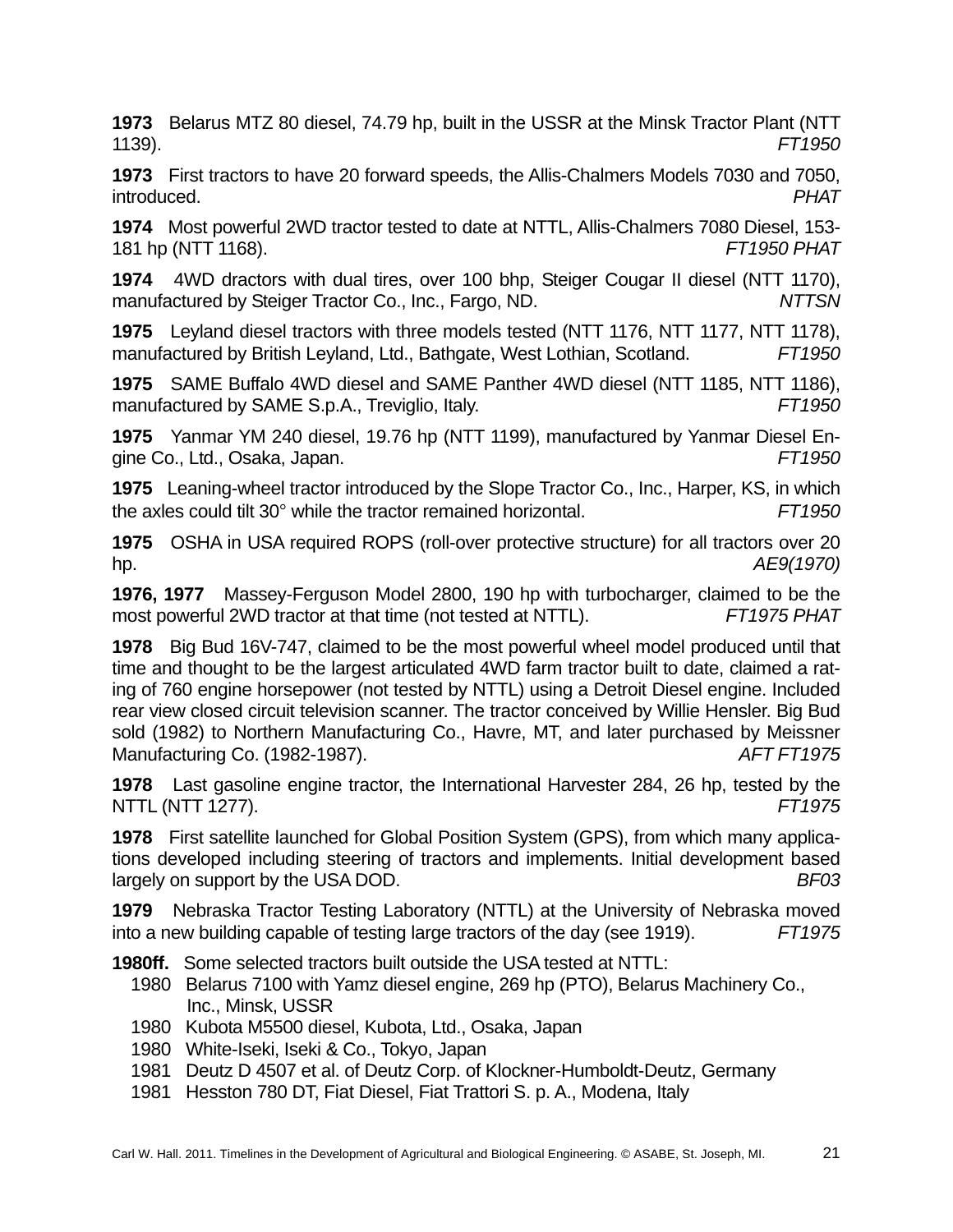- 1981 Long 510 diesel, Universal Tractor Brasor (UTR), Brasor, Romania
- 1982 Versatile 1150 diesel, Versatile Farm Equip. Co., Winnipeg, Canada
- 1984 Massey-Ferguson with manufacturing in Robinson, France, Warwickshire, England, and Beauvis, France

**1981** Big Bud tractor 525/50, 525 engine hp, 421.5 dhp, diesel, conceived by Willie Hensler and built by Northern Manufacturing Co. of Havre, MT, with four double-drive wheels at the corners, at this time the most powerful wheel-type tractor tested at the NTTL (NTT 1400). *AFT FT1975* 

**1981** Knudson 4360 Diesel (Cummins engine) (360 engine hp) and 4400 Diesel (est. 400 engine hp) self-leveling second-generation wheel tractor, to provide increased traction on hill land, originally developed by Jerome Knudson, manufactured by Allmand Brothers, Inc. (no NTT). *FT1975* 

**1982** The largest wheel tractors tested by the NTTL: John Deere diesel 8850, 303.99 mbhp (NTT 1434); Steiger Panther diesel CP 1360, 334.33 mbhp (NTT 1455); Steiger Panther diesel KP 1360, 326.12 mbhp (NTT 1456); and Steiger Panther diesel KP 1325, 301.21 mbhp (NTT 1465).

|  | <b>1984</b> Case diesel 4994 Power-Shift, 344.04 mbhp (NTT 1530). | FT1975 |
|--|-------------------------------------------------------------------|--------|
|--|-------------------------------------------------------------------|--------|

**1984** First hydraulic lift test, Hesston 60-66 DT, 51 hp (NTT 1531). *FT1975* 

**1985** Ford Motor Co. purchased the New Holland division of Sperry Corp. to form a fullline farm tractor and equipment company, with tractors known as Ford New Holland.*FT1975* 

**1985** J. I. Case Co. and International Harvester tractor lines combined under the control of J. I. Case Co.; tractors called Case International or Case-IH. *FT1975 OYC* 

**1985** Allis-Chalmers Co. sold to Klockner-Humboldt-Deutz (KHD), AG, Cologne, West Germany. *ACS* 

**1986** Electronic control of fuel injection systems for diesel engines for tractors introduced. *AE(1986)* 

**1986** Nebraska legislature changed the tractor test law to accept the OECD (Organization for Economic Cooperation and Development) tests and in 1988 OECD designated the Nebraska Tractor Testing Laboratory (NTTL) as an official tractor testing station for the USA.

*EPAM*

**1987** Track-type tractor introduced with rubber tracks, the Caterpillar Challenger 65, with 270 engine hp and higher. *FT1975 HYMP*

**1988** First OECD test at NTTL (see 1986), Case International diesel 7110, 131.97 hp (NTT 1609). *FT1975*

**1988** Ford New Holland tractors and implements formed operating company, New Holland, PA (see 1985). *FT1975*

**1990** AGCO, Allis-Gleaner Co., formed as a new company to produce tractors and implements, initially incorporating the Deutz-Allis Corp. of North America and the Klockner-Humboldt-Deutz (KHD) of Cologne, Germany (see 1994). *FT1975*